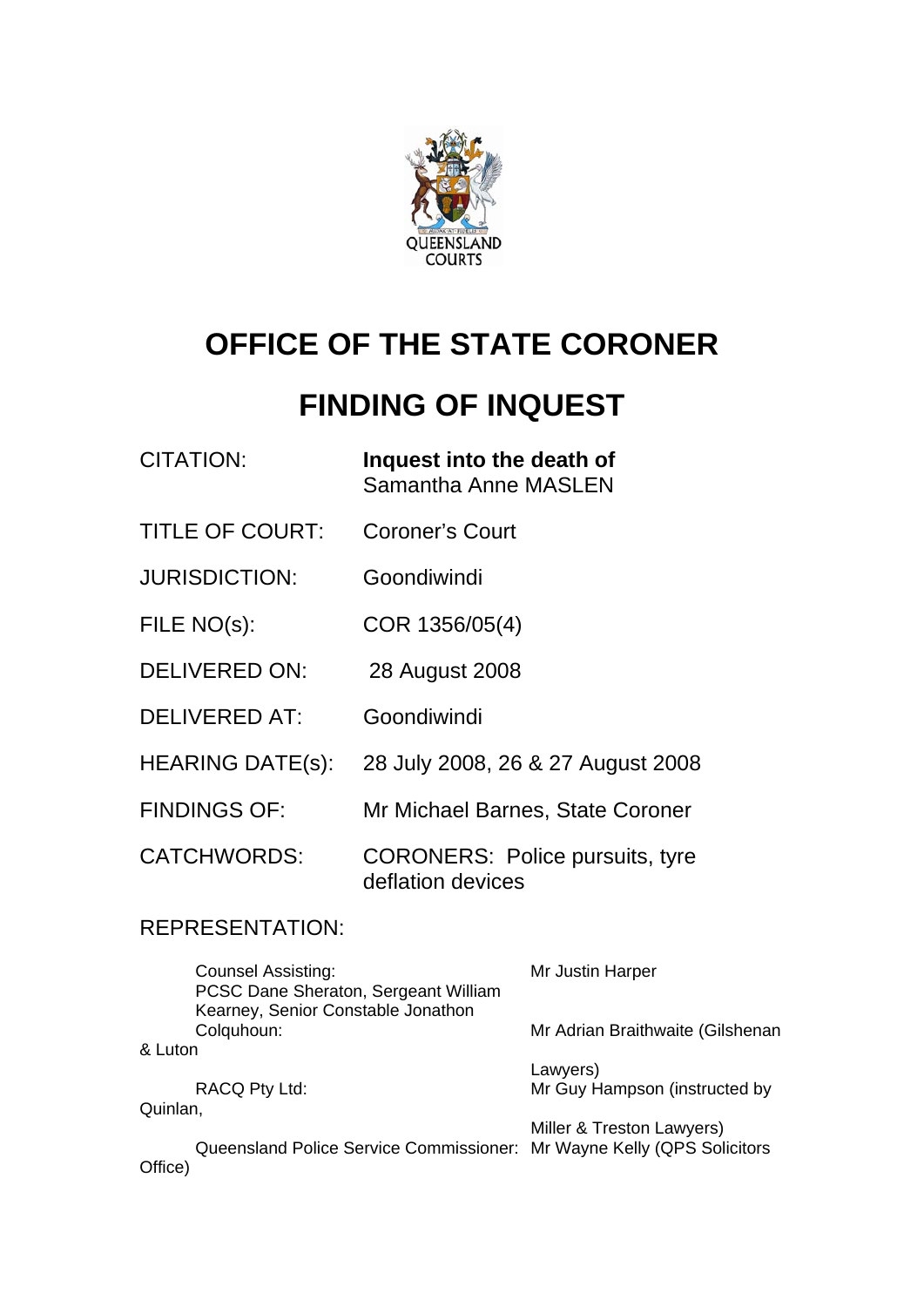#### **Table of Contents**

| The admissibility of evidence and the standard of proof3      |  |
|---------------------------------------------------------------|--|
|                                                               |  |
|                                                               |  |
|                                                               |  |
|                                                               |  |
|                                                               |  |
|                                                               |  |
|                                                               |  |
|                                                               |  |
|                                                               |  |
|                                                               |  |
|                                                               |  |
|                                                               |  |
|                                                               |  |
|                                                               |  |
|                                                               |  |
|                                                               |  |
|                                                               |  |
|                                                               |  |
|                                                               |  |
|                                                               |  |
| Compliance with the pursuit and TDD policies in this case  19 |  |
|                                                               |  |
|                                                               |  |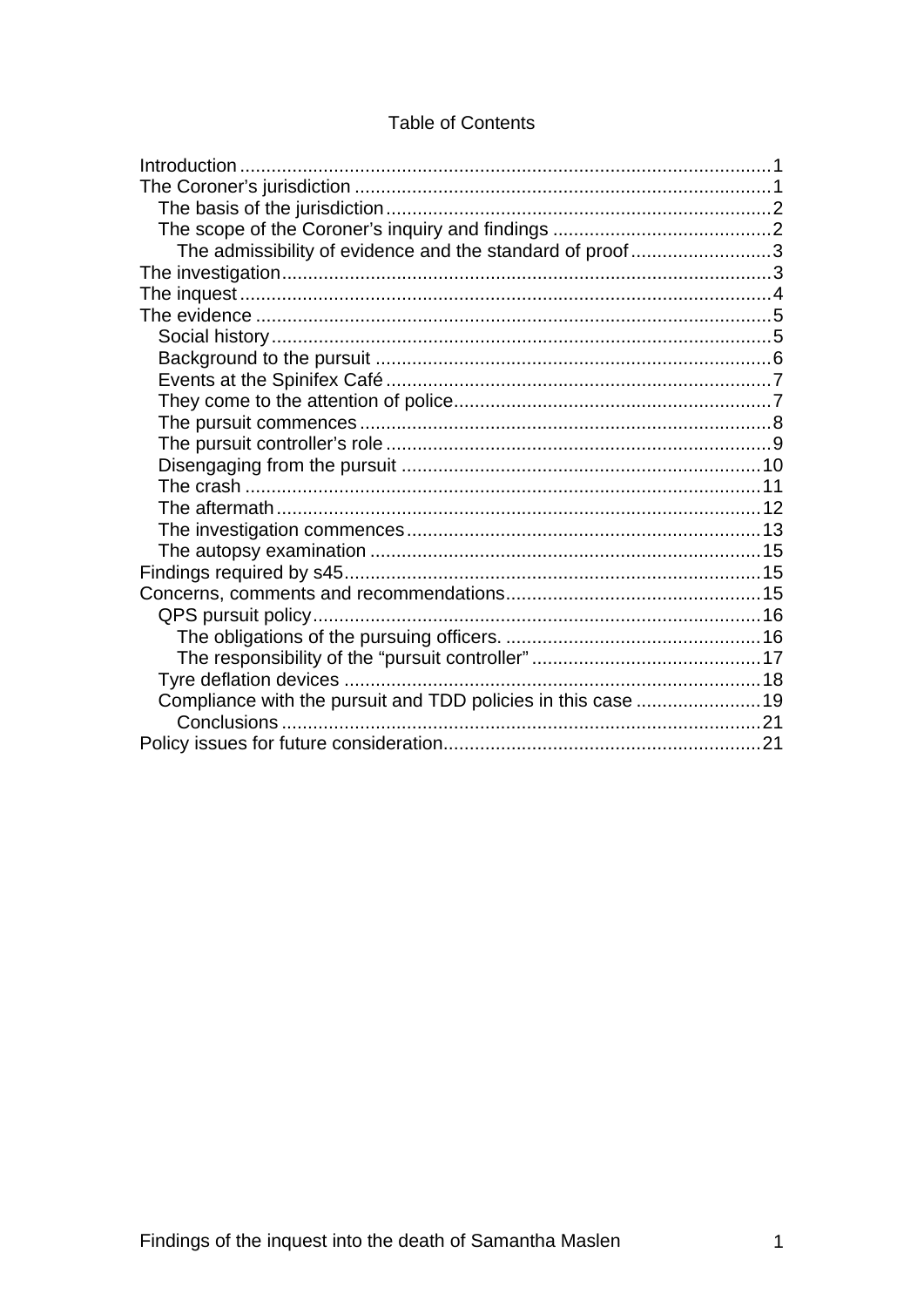<span id="page-2-0"></span>The *Coroners Act 2003* provides in s45 that when an inquest is held into a death in custody, the coroner's written findings must be given to the family of the person who died, each of the persons or organizations granted leave to appear at the inquest and to various specified officials with responsibility for the justice system including the Attorney-General and the Minister for Police and Corrective Services. These are my findings in relation to the death of Samantha Anne Maslen. They will be distributed in accordance with the requirements of the Act.

# **Introduction**

On 5 June 2005, Samantha Maslen was the front seat passenger in a car that drove away from a petrol station in Yelarbon in South Western Queensland without anyone paying for petrol that had been pumped into the car. The vehicle was seen heading towards Goondiwindi, some 56 kms away.

The theft of the petrol was reported to the Warwick Police Station where the officer who received the call discovered the vehicle had been reported stolen. That information was conveyed to a police officer at Goondiwindi and two vehicles from there set out to intercept the stolen car.

Both police cars headed towards Yelarbon. One only went 5 kms before stopping to set up an interception point; the other continued on until it came across the car in which Ms Maslen was riding. That police car turned and chased. After travelling 7 to 10 kms, the stolen car came upon the other police vehicle. The officer in that car was standing on the road directing the car to stop. He also had ready to deploy a tyre deflation device. When he ascertained that the driver of the stolen car was not going to stop, he moved off the road and pulled the deflation device into the path of the car. Just before it ran over the device, the stolen car swerved to the right; apparently trying to avoid the device. The driver was unsuccessful in this regard. However, his actions caused the car to skid and all control was lost. The vehicle rolled over a number of times. Ms Maslen was seriously injured and was pronounced dead on arrival at the Goondiwindi Hospital a short time later.

These findings seek to explain how that happened and consider whether the officers acted in accordance with the QPS polices and procedures then in force. In a later bracket of evidence consideration shall be given to whether any changes to current policies or practices could reduce the likelihood of deaths occurring in similar circumstances in the future.

# **The Coroner's jurisdiction**

Before turning to the evidence, I will say something about the nature of the coronial jurisdiction.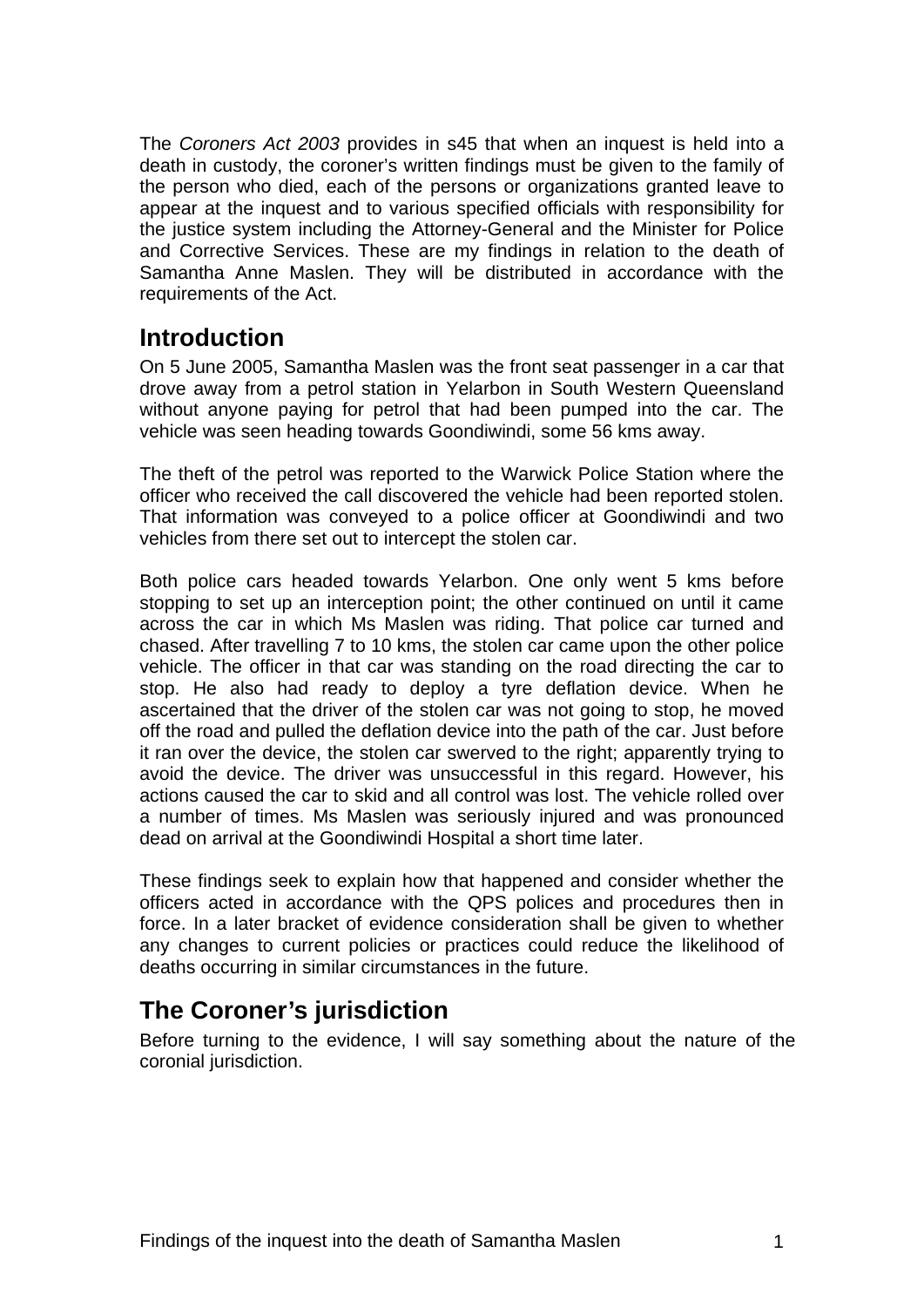## <span id="page-3-0"></span>*The basis of the jurisdiction*

Because Ms Maslen died while attempting to avoid being detained by police, her death was a "*death in custody*"<sup>[1](#page-3-1)</sup> within the terms of the Act and so it was reported to the State Coroner for investigation and inquest.<sup>[2](#page-3-2)</sup> However, as the driver of the vehicle was charged with dangerous driving causing death, the inquest could not commence until that charge had been dealt with. $3$ 

### *The scope of the Coroner's inquiry and findings*

A coroner has jurisdiction to inquire into the cause and the circumstances of a reportable death. If possible he/she is required to find:-

- the identity of the deceased:
- when, where and how the death occurred; and
- what caused the person to die.

There has been considerable litigation concerning the extent of a coroner's jurisdiction to inquire into the circumstances of a death. The authorities clearly establish that the scope of an inquest goes beyond merely establishing the medical cause of death but as there is no contention around that issue in this case I need not seek to examine those authorities here with a view to settling that question. I will say something about the general nature of inquests however.

An inquest is not a trial between opposing parties but an inquiry into the death. In a leading English case it was described in this way:-

*It is an inquisitorial process, a process of investigation quite unlike a criminal trial where the prosecutor accuses and the accused defends… The function of an inquest is to seek out and record as many of the facts concerning the death as the public interest requires.* [4](#page-3-4)

The focus is on discovering what happened, not on ascribing guilt, attributing blame or apportioning liability. The purpose is to inform the family and the public of how the death occurred with a view to reducing the likelihood of similar deaths. As a result, the Act authorises a coroner to make preventive recommendations concerning public health or safety, the administration of justice or ways to prevent deaths from happening in similar circumstances in future.<sup>[5](#page-3-5)</sup> However, a coroner must not include in those findings or any comments or recommendations statements that a person is or maybe guilty of an offence or is or may be civilly liable for something.  $6<sup>6</sup>$ 

<u>.</u>

 $1$  See s10

<span id="page-3-2"></span><span id="page-3-1"></span><sup>2</sup> s8(3) defines "*reportable death*" to include deaths in custody and s7(2) requires that such deaths be reported to the state coroner or deputy state coroner. Section 27 requires an inquest be held in relation to all deaths in custody

 $3\overline{\text{s}}$ 29

<span id="page-3-3"></span><sup>4</sup> *R v South London Coroner; ex parte Thompson* (1982) 126 S.J. 625 5

<span id="page-3-5"></span><span id="page-3-4"></span> $5.46$ 

 $<sup>6</sup>$  s45(5) and 46(3)</sup>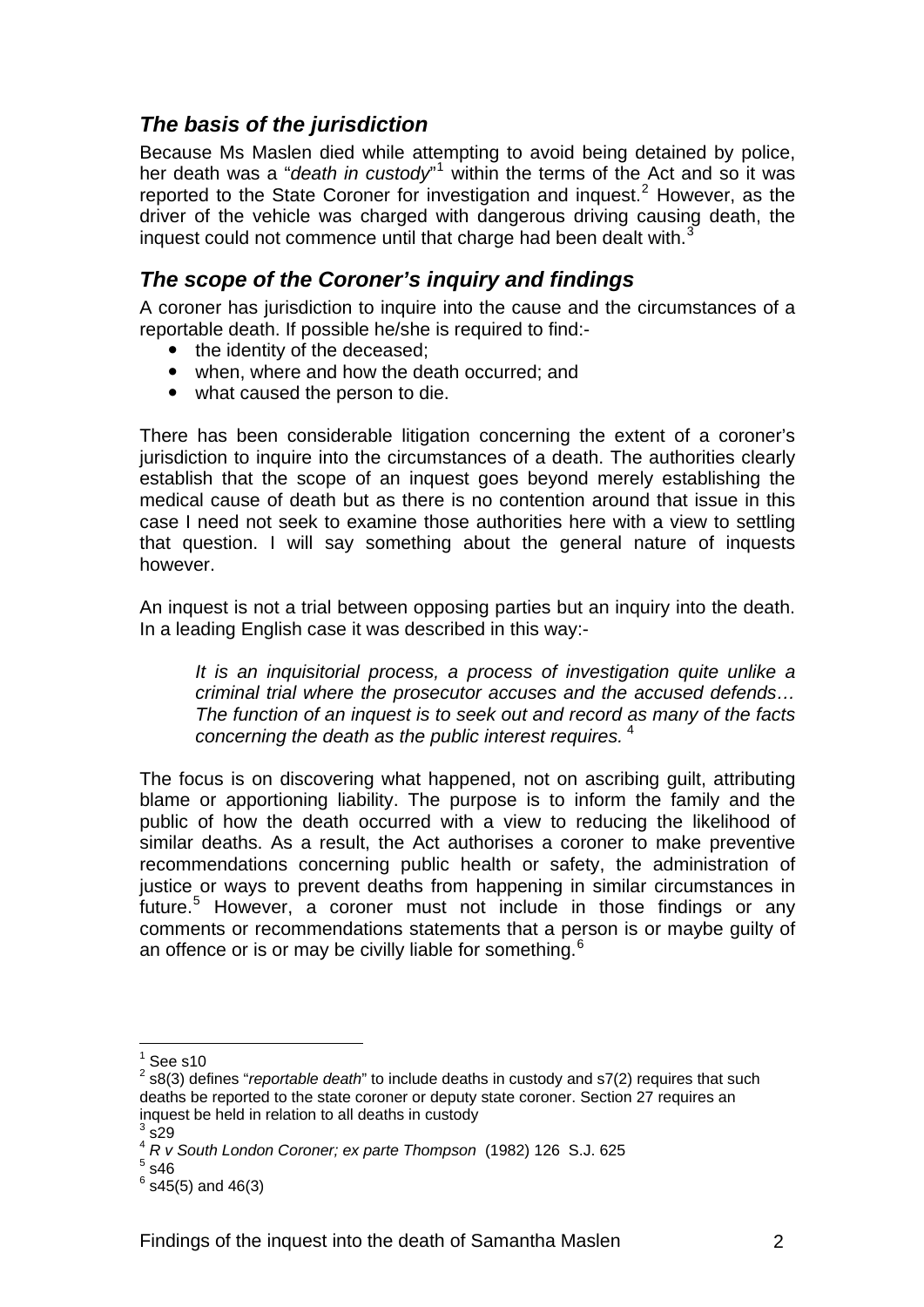#### <span id="page-4-0"></span>**The admissibility of evidence and the standard of proof**

Proceedings in a coroner's court are not bound by the rules of evidence because s37 of the Act provides that the court "*may inform itself in any way it considers appropriate."* That does not mean that any and every piece of information however unreliable will be admitted into evidence and acted upon. However, it does give a coroner greater scope to receive information that may not be admissible in other proceedings and to have regard to its provenance when determining what weight should be given to the information.

This flexibility has been explained as a consequence of an inquest being a factfinding exercise rather than a means of apportioning guilt: an inquiry rather than a trial. $^7$  $^7$ 

A coroner should apply the civil standard of proof, namely the balance of probabilities, but the approach referred to as the *Briginshaw* sliding scale is applicable. $8$  This means that the more significant the issue to be determined, the more serious an allegation or the more inherently unlikely an occurrence, the clearer and more persuasive the evidence needed for the trier of fact to be sufficiently satisfied that it has been proven to the civil standard. $9$ 

It is also clear that a coroner is obliged to comply with the rules of natural justice and to act judicially.<sup>[10](#page-4-4)</sup>This means that no findings adverse to the interest of any party may be made without that party first being given a right to be heard in opposition to that finding. As *Annetts v McCann[11](#page-4-5)* makes clear that includes being given an opportunity to make submissions against findings that might be damaging to the reputation of any individual or organisation.

# **The investigation**

I will now say something about the investigation of Samantha Maslen's death.

The Regional Crime Coordinator for the Southern District, Detective Inspector Noel Ragh was appointed to investigate the incident with assistance from Inspector Helen Payne of the Ethical Standards Command. Detective Sergeant Joseph Hildred, the officer in charge of the Goondiwindi Criminal Investigation Branch also assisted; indeed he was the first investigator to arrive at the scene.

He obtained a brief version from each of the officers involved in the pursuit. A roadside breath test was then conducted on each officer, both of which proved negative.

Sgt Hildred made arrangements for the attendance of a specialist accident investigator and then went to the Goondiwindi Hospital to obtain details of the

<sup>1</sup> <sup>7</sup> *R v South London Coroner; ex parte Thompson* per Lord Lane CJ, (1982) 126 S.J. 625<br><sup>8</sup> Anderson v Blashki [1993] 2 VR 89 at 96 per Gobbo J<br><sup>9</sup> Priginshow y Briginshow (1938) 60 CLB 336 at 361 per Sir Quen Diven J

<span id="page-4-1"></span>

<span id="page-4-3"></span><span id="page-4-2"></span><sup>&</sup>lt;sup>9</sup> Briginshaw v Briginshaw (1938) 60 CLR 336 at 361 per Sir Owen Dixon J

<span id="page-4-4"></span><sup>10</sup> *Harmsworth v State Coroner* [1989] VR 989 at 994 and see a useful discussion of the issue in Freckelton I., "Inquest Law" in *The inquest handbook*, Selby H., Federation Press, 1998 at 13

<span id="page-4-5"></span><sup>11 (1990) 65</sup> ALJR 167 at 168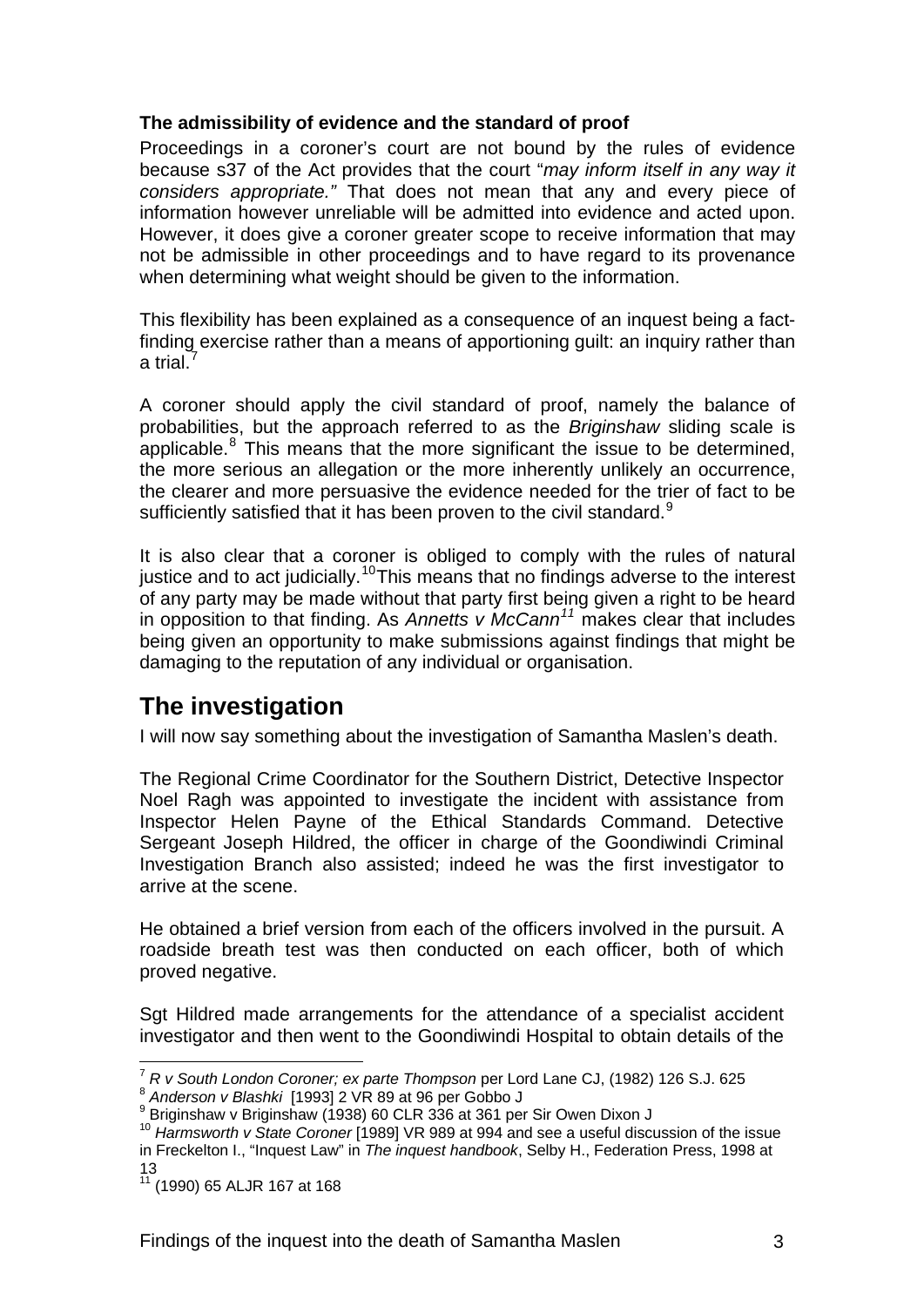<span id="page-5-0"></span>other occupants of the vehicle. He formed the opinion that those people, Rohan Batchelor and Leonard Stanley should not be interviewed immediately on account of the injuries they had suffered in the car crash. However, a blood sample was obtained from Mr Stanley before both were flown to Toowoomba for further treatment.

Sergeant Darryl Morrison of the Accident Investigation Squad attended the scene and carried out a series of investigations with the assistance of Sergeant John Campbell of Goondiwindi police and Sgt Kearney. Sgt Morrison directed that photographs be taken of areas he viewed to be of interest and he prepared a scale plan of the scene.

Later on the day of the incident both of the officers involved in it were interviewed and one took part in a video recorded re-enactment.

On 7 June, Anastasios Georgas, a vehicle inspection officer for the QPS inspected the Ford Falcon Sedan Registered No. 073BVU at Goondiwindi Police Station. His findings are summarised later, suffice it to say he did not find anything that could explain the crash.

An autopsy was undertaken on Ms Maslen's body and the blood taken from Mr Stanley was analysed.

As can be readily appreciated whenever a death is connected with police action it is essential that the matter be thoroughly investigated to allay any suspicions that inappropriate action by the officers may have contributed to the death. It is also desirable that the general public be fully apprised of the circumstances of the death so that they can be assured that the actions of the officers has been appropriately scrutinised. The police officers involved also have a right to have an independent assessment made of their actions so that there can in future be no suggestion that there has been any "cover up."

I am satisfied that this matter has been thoroughly and professionally investigated and all sources of information have been accessed and analysed. I commend those involved in the investigation.

# **The inquest**

A pre-hearing conference was held in Brisbane on 28 July 2008. Mr Harper was appointed Counsel Assisting. Leave to appear was granted to the Commissioner of the Police Service, the two officers involved in the pursuit and the pursuit controller and the compulsory third party insurer of the stolen vehicle. Ms Maslen's family was of course advised of the inquest and her mother at one stage indicated an intention to appear but this did not eventuate. A list of witnesses was settled and the issues to be examined during the inquest was agreed upon.

On 25 August a view of the scene was conducted. The inquest then proceeded on 26 and 27 August. Nine witnesses gave evidence and 44 exhibits were tendered.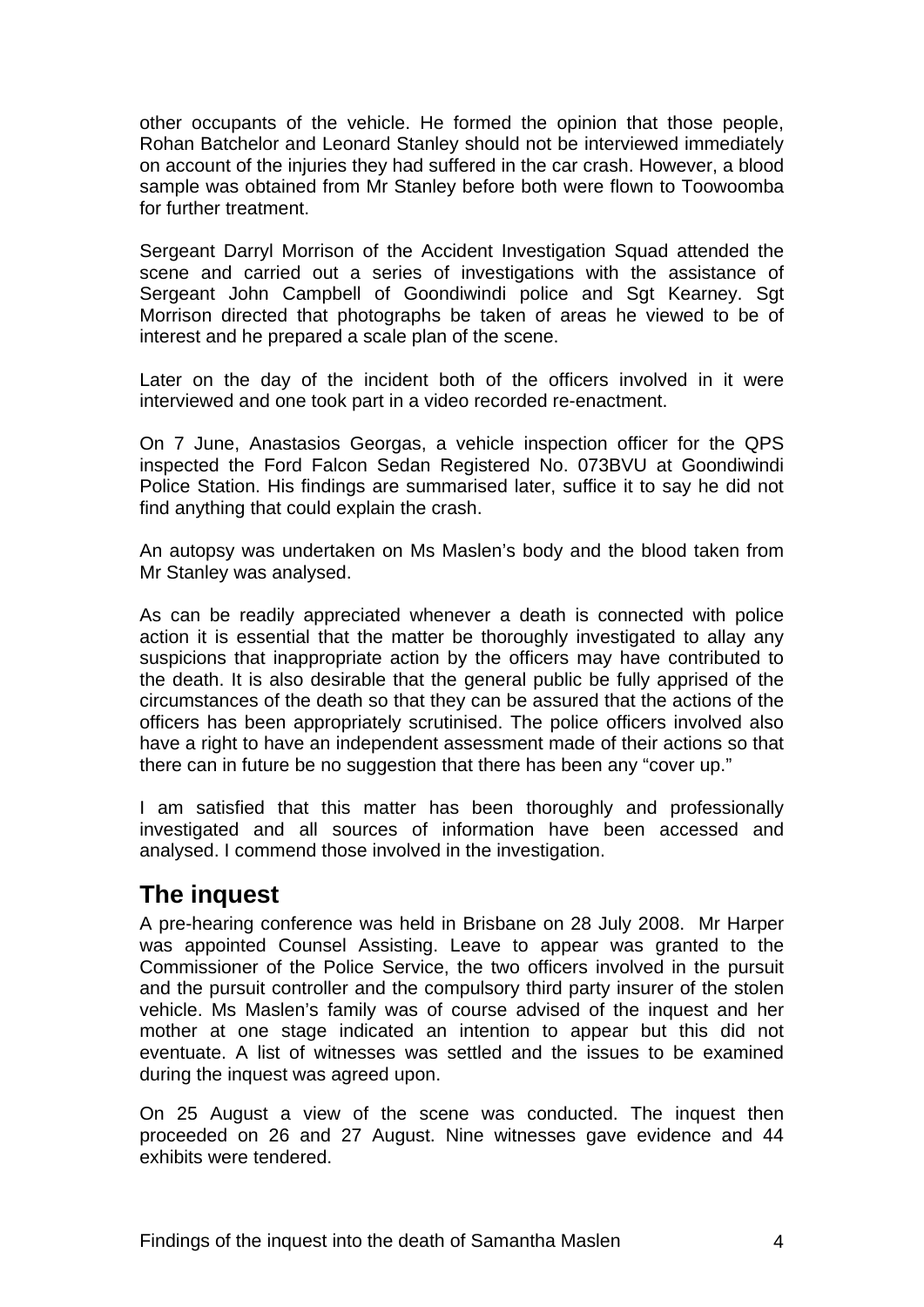# <span id="page-6-0"></span>**The evidence**

I turn now to the evidence. Of course I can not even summarise all of the information contained in the exhibits and transcript but I consider it appropriate to record in these reasons the evidence I believe is necessary to understand the findings I have made.

#### *Social history*

Samantha Maslen was born in Newcastle on 24 October 1979. Her parents are Lorraine King and David Maslen

She spent her primary school years in Anna Bay and Raymond Terrace in NSW.

Her mother made it known to the court that when she was 5, Samantha was sexually abused by a friend of her fathers. The offender was convicted at a trial at which Samantha gave evidence when she was 9. Her mother believes this had a lasting effect on her.

In 1989 Samantha moved to Maryborough with her mother following her parents separation. She completed primary school at Maryborough Central School.

She then attended Maryborough High School. Ms King's best recollection is that Samantha only completed 2 years of High School before leaving.

At the age of 12 or 13 Samantha began to suffer increasingly severe depression which was a significant factor in her leaving school.

The following years saw her moving between her mother's residence in Maryborough and her father's residences in New South Wales. She was obviously unsettled and rarely worked.

Ms Maslen had three children, Jennifer, David and Lorraine who are now 9, 8 and 4 respectively.

In the years leading up to her death Ms Maslen was residing next door to her mother in Maryborough.

Samantha's depression became more severe and her behaviour more erratic in early 2005. Over the subsequent months, help was sought from mental health services in Maryborough. She had been prescribed and was taking Valium and anti-depressants. She also used marijuana over an extended period.

Approximately three weeks before her death, her children had been sent to reside with Samantha's father in Coonabarabran, NSW.

Several weeks before her death Samantha's family sought to have her made subject to an involuntary treatment order but this was declined. She was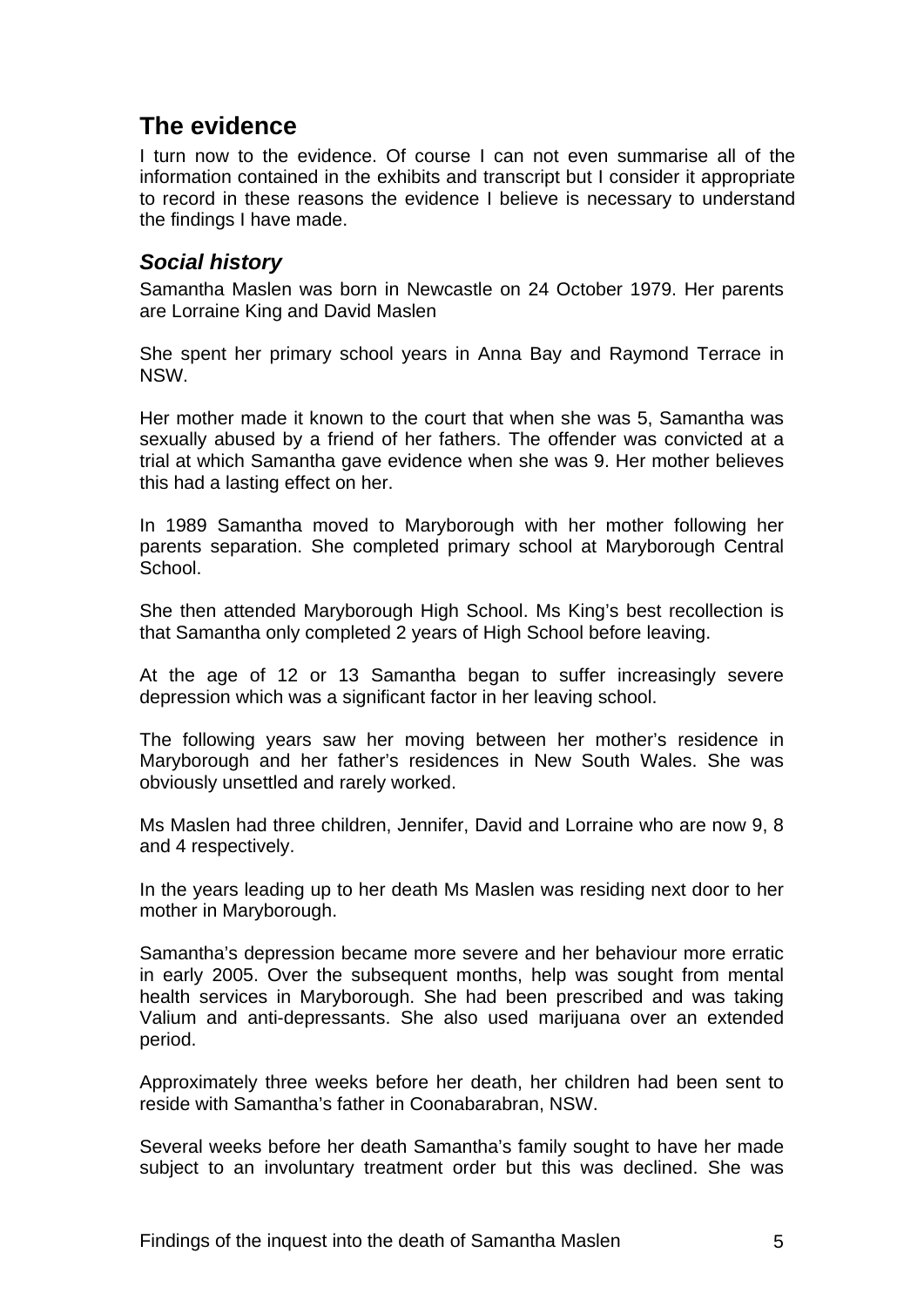<span id="page-7-0"></span>annoyed with her family for doing this and her mother believes she sent the children away as a type of 'punishment' to the rest of the family.

It is Ms King's understanding that on the day of her death Samantha was on the way to Coonabarabran to pick the children up and return them to Maryborough as a 'surprise'. Ms King was not aware Samantha had made any plans to travel and was advised of this subsequent to Samantha's death by a family friend Samantha had confided in just prior to the trip.

Ms King believes that Samantha's friendship with Leonard Stanley and Rohan Batchelor was part of her increasingly odd behaviour. She states that Samantha had taken to attending the local court and befriending youths, apparently out of some calling or sense of duty that she was to take them in and look after them. Consistent with this, Mr Stanley described her as his guardian. The nature of her relationship with the 15 year old Rohan Bachelor is unclear. Ms King, who has a son who is a police officer, was aware of the criminal backgrounds of the youths and found it hard to understand why Samantha was friends with them.

Ms King wishes her family's consistent attempts to seek help for Samantha to be acknowledged and for it to be recorded that she was much loved and is much missed. She was known by family and friends as a very caring person, albeit also, sadly, as something of a "lost soul."

#### *Background to the pursuit*

Leonard Stanley was 17 and a half at the time of Ms Maslen's death. He had known her for about six months having been introduced by Rohan Bachelor who was then 15.

In the months before the crash, Leonard had been staying at Samantha's house as a condition of his bail. Rohan was also in trouble with the law and indeed was in a youth detention centre until a few days before the fatal crash.

His release coincided with Ms Maslen deciding to go to Coonabarabran where her children were staying with their grandfather. Exactly what was planned is unclear as there is conflicting evidence as to whether Ms Maslen intended to stay there for an extended period or only collect her children and return to Maryborough.

In any event, she suggested to the two boys that they accompany her and that they steal a car for the journey. They did not take much persuading in this regard.

It seems this plan was hatched and executed on 4 June 2005. Late at night, somewhere around midnight or perhaps a little earlier, the two youths walked a block or so from Ms Maslen's house and found a red, unlocked, 1987, Ford Falcon sedan in the backyard of its owner. Their experience in such things enabled them to quickly start the car and drive it to where Ms Maslen was waiting with bags packed.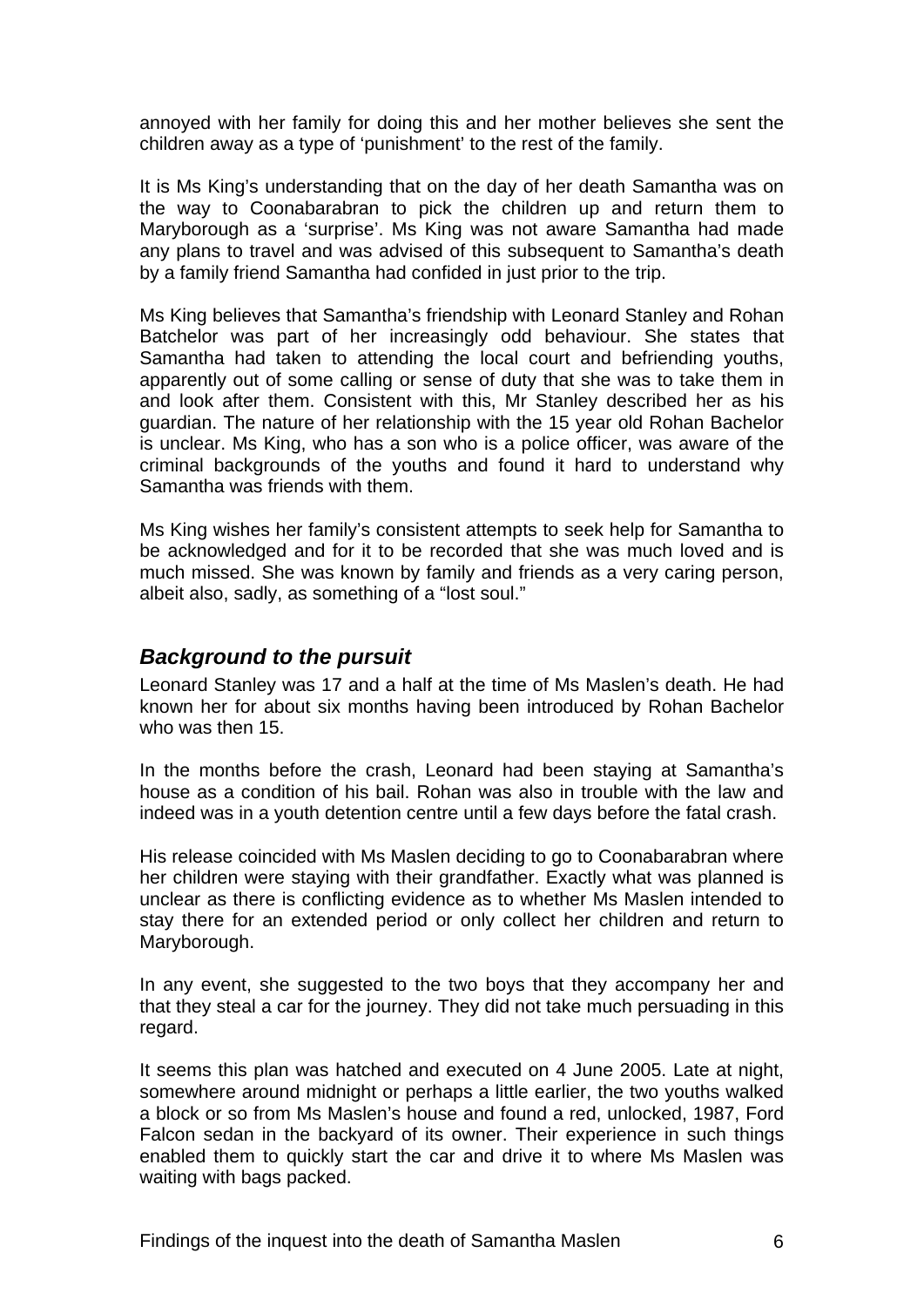<span id="page-8-0"></span>The trio then set off for Coonabarabran some 900 kms away. It seems they stopped a couple of times for petrol in Gympie and Toowoomba. They all took turns at driving even though neither of the males had licenses. However, Mr Stanley did most of the driving, a worrying aspect of the jaunt in that he had not slept since rising at about 8.00am on 4 June. Neither of the youths knew the way; Ms Maslen directed them.

The trip was uneventful until they reached Yelarbon, about 510 kms south west of Maryborough, at about 8.00am on Sunday 5 June.

#### *Events at the Spinifex Café*

The stolen car with its three occupants pulled up at the petrol bowsers outside the Spinifex Café at Yelarbon. Mr Stanley stayed in the car and one of the others put \$20 worth of petrol into the car. This was probably done by Ms Maslen as the shopkeeper, Carol Cox, only saw the driver and her. Rohan Bachelor was probably asleep on the back seat.

Ms Cox says she saw the car near the petrol bowsers but did not take much notice, as she was busy making up an order.

When Ms Maslen went into the café, Ms Cox noticed she was agitated and that she paced around. Ms Maslen attempted to pay for the fuel using an EFTPOS card but the transaction was declined. Ms Maslen told Ms Cox that she was going to get another card from the car, which Ms Cox noticed had by then driven a short distance away from the petrol pumps. Ms Cox watched Ms Maslen go to the car, get in the front passenger seat and then reach over to the back seat. She then saw the car drive out of the car park and head in the direction of Goondiwindi. As it drove off she wrote down the registration number.

Ms Cox says that she thought there was only one other person in the vehicle but her view was from a distance and obscured, so she could not comment on the gender or age of the other person.

She then telephoned the Warwick Police Station to report the theft. She told the officer she spoke to, Constable Colquhoun, what had happened and gave a description of Ms Maslen. She told the officer that the woman who had come into the cafe appeared to be about 25 years old. She told him she did not see the other occupant sufficiently to give any description of that person.

#### *They come to the attention of police*

Constable Colquhoun was on duty in the Warwick District radio room when he received the call from Ms Cox. His first response was to call Goondiwindi police on the police radio or phone. He spoke with Senior Constable Sheraton and it was agreed that this officer should immediately commence to patrol towards Yelarbon with a view to intercepting the red Falcon.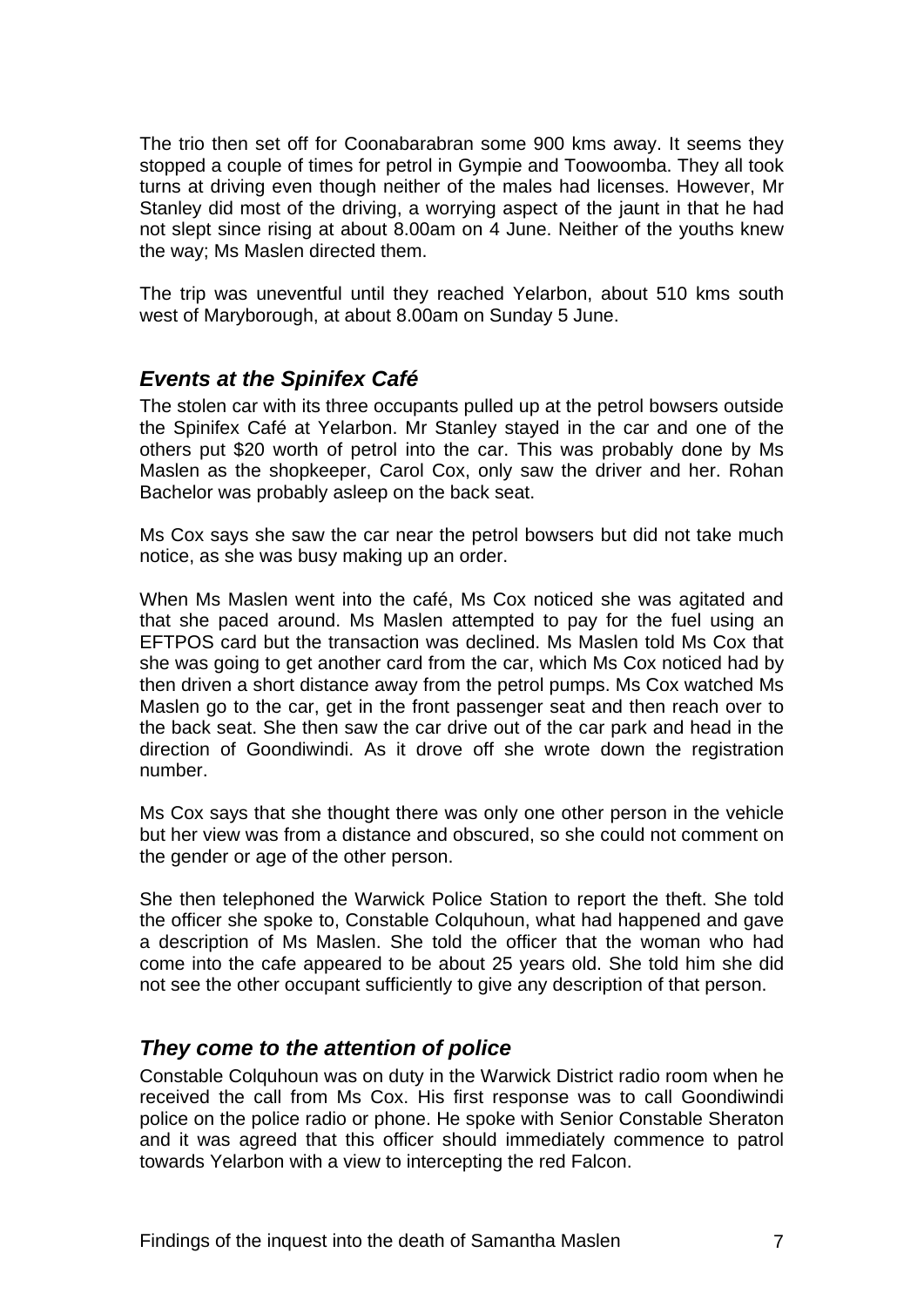<span id="page-9-0"></span>Constable Colquhoun then checked QPS data bases for information about the motor vehicle described by Ms Cox. At 8.10, he found an entry indicating it had been stolen from Maryborough overnight. He relayed this information to Senior Constable Sheraton. This broadcast was also heard by the officer in charge of the Goondiwindi traffic branch, Sergeant Kearney, who was on his way to work. He arrived at the station a few minutes later and he and Senior Constable Sheraton discussed how they should deal with the emergent incident.

Senior Constable Sheraton said in evidence at the inquest that he considered it likely the car would not stop when directed to and that a pursuit would eventuate.

Senior Constable Sheraton indicates *"it was established that I would immediately head out along the Cunningham Highway and look for the vehicle. Sgt. Kearney informed me that he had a set of stingers in the back of his vehicle and he would go out onto the highway and find an appropriate position to deploy the stingers in the event that I became involved in a pursuit."* Sgt Kearney also instructed Senior Constable Sheraton to take a set of tyre deflation devices in his vehicle in case the car turned around.

Officer Sheraton was questioned about whether any plan was discussed as to how he would approach the situation. His answer was *"he did say to me that he would, I can't remember exactly what he said, but I was under the impression he would stay closer to town and I would go out onto the highway to try to find this vehicle."*

Sgt Kearney told the investigators that he got Senior Constable Sheraton to take the stingers out with him:-

 *"because it was always my intention that he would be going out in front of me to attempt to intercept them, and that if they failed to stop and if they tried to*  turn and go back the other way, then that would of course put Dean in front of *them and I would have been at the back and I could have been the pursuing vehicle from the rear and he would be in a position then to be able to deploy the stingers."* 

Both officers say that they believed the occupants of the car were all adults. This was based on Constable Colquhoun telling them this was most likely to be the case because the single occupant who had been seen, Ms Maslen, was estimated by Ms Cox to be 25. He reasoned that any other occupants in the vehicle would also be adults. Senior Constable Sheraton made the next leap of logic to conclude that any other occupants would be licensed drivers. As we now know they were wrong on both counts. They had no basis on which to make these assumptions.

#### *The pursuit commences*

Senior Constable Sheraton proceeded out along the Cunningham Highway towards Yelarbon. In his record of interview he indicated that he drove along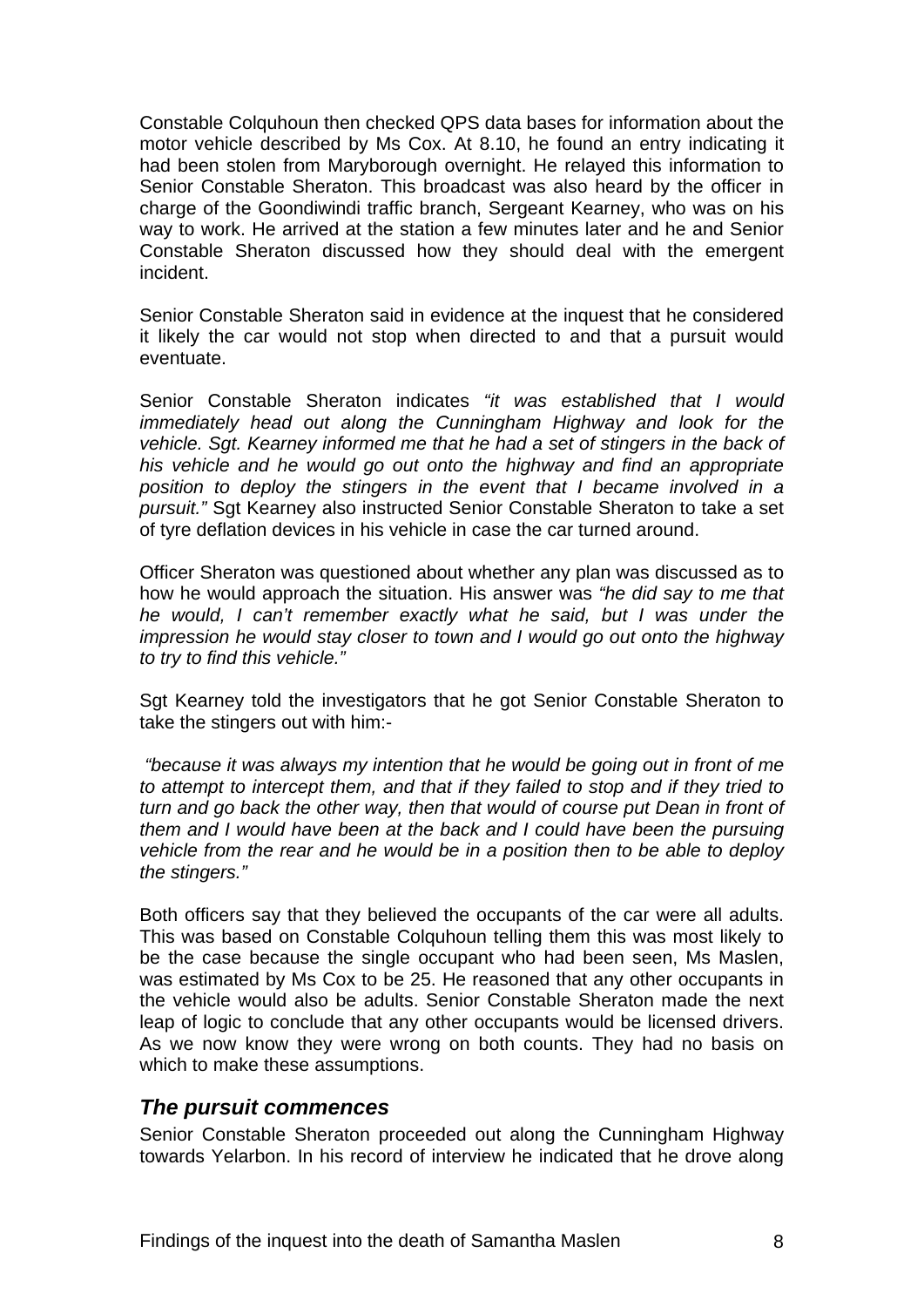<span id="page-10-0"></span>the highway for about 12 to 15 kilometres out of town when he saw the Falcon coming towards him.

He said when interviewed and in evidence that he did not think that the vehicle was then travelling at more than 100 km/h.

Senior Constable Sheraton stopped his vehicle in the left hand lane observing the on coming red Falcon.

After it passed, he then performed a U-turn, immediately activated the lights and siren and attempted to intercept the stolen vehicle.

*"I travelled behind the stolen vehicle for approximately 20 seconds with the*  lights and siren on. At this stage I was approximately 30 metres behind the *stolen vehicle. I confirmed the stolen vehicle registration number to be 073- BVU. The stolen vehicle accelerated to 125 km/h and then further accelerated to 130km/h. I formed the opinion that the stolen vehicle was not going to stop and was accelerating in an attempt to avoid police. I also formed the opinion that I was involved in a pursuit. I called the entire pursuit on the police radio."* 

He said in evidence that after he had confirmed the registration number he dropped back until he was about 80 metres behind the stolen car and maintained this distance throughout the pursuit.

When he gave evidence, Senior Constable Sheraton said he did not observe the occupants of the vehicle when it was coming towards him because he was intent on checking the registration number of the car. That would not explain why he did not see the driver when the two cars passed driver's side to driver's side and is inconsistent with his evidence that when he turned to pursue the vehicle he came up close behind it to check the registration number. I don't believe him. I think it more likely he is concerned about being criticised for failing to have regard to the youthful appearance of the 17 year old driver.

#### *The pursuit controller's role*

Constable Colquhoun was as result of his position in the radio room, now the "pursuit controller." He described his discharge of the duties thus incumbent upon him in this way:

*I then heard another radio transmission from Constable Sheraton who stated that he was now in pursuit of the red Falcon and he then confirmed the registration number. I then asked Constable Sheraton to keep me informed of the location, speed and behaviour of the pursued vehicle. Constable Sheraton then called a pursuit for a period of four minutes."* 

*During that time, I also made certain decisions as the pursuit controller. I was made aware that the greatest speed achieved was 130 kph on a straight piece of National Highway. I was also made aware that the pursued vehicle*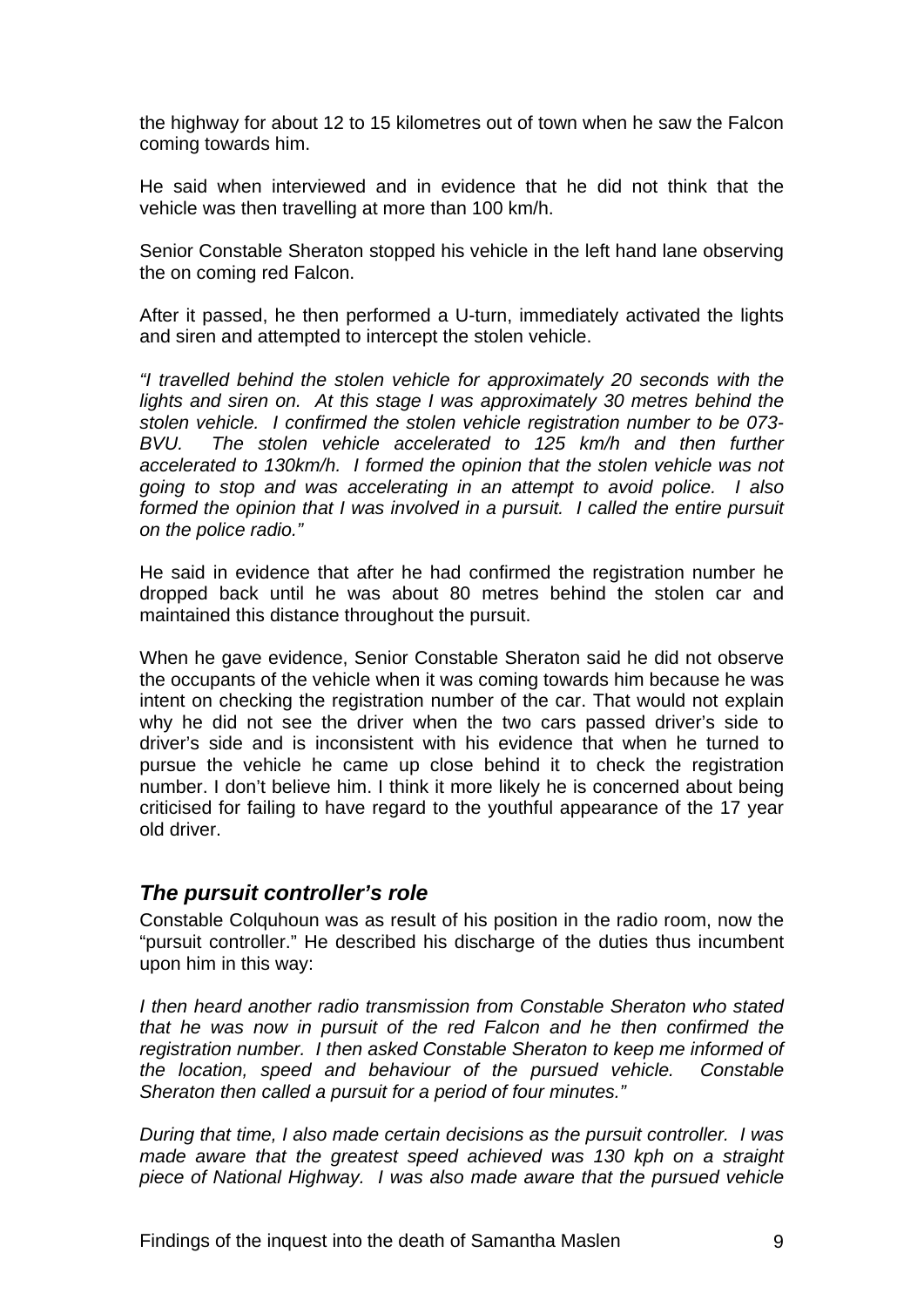<span id="page-11-0"></span>was being driven in a steady and reasonable manner. I was also told that the *traffic at that time, on that highway was very light and there were no vehicles travelling in front of the pursued vehicle. In light of those things I decided that it was not suitable to terminate the pursuit due to the following considerations. If at any time the pursuit had become dangerous, I would have had no hesitation in terminating it.* 

He said the factors which militated against his discontinuing the pursuit when the car did not stop were:-

- *The vehicle had been confirmed as stolen.*
- *The occupants of the vehicle were not likely to be juveniles.*
- *The identity of the occupants was at that time unknown.*
- *The public, police and vehicle occupants were not at any significant risk as a result of the pursuit as it was being relayed to me.*

Constable Colquhoun was also obliged by police policies to give approval before a tyre deflation device could be deployed. He can be heard on the recording of the police radio transmissions to do this after a fashion. However, in reality the decision was made by the far more senior man on the ground; Sergeant Kearney.

#### *Disengaging from the pursuit*

Sergeant Kearney monitored the progress of the pursuit on the police radio from his position 5 kms north east of Goondiwindi. He heard Senior Constable Sheraton describe their movement towards his position and before he saw the cars, he heard the siren from Senior Constable Sheraton's police vehicle.

The pursuit continued until Senior Constable Sheraton saw Sergeant Kearney on the road. He can be heard to say on the recording of the police radio broadcast that he is "*approaching Rick now*". He goes on to advise that he is "*backing right off so I don't get hit with the stingers*." He estimated his distance from Sergeant Kearney to be about 500 metres. He says that he reduced his speed to about 80km/h and that the distance between the two cars increased to about 200 metres.

Senior Constable Sheraton's stated reason for discontinuing the pursuit changes when he is interviewed later in the day. He then says; *"I dropped*  back, I didn't want to feel like I was pushing the vehicle so I dropped back for *Sgt Kearney's safety to give the driver of the vehicle every opportunity to stop at Sgt Kearney's direction".*

He further states that *"I just pulled back so I could give the vehicle every opportunity to stop for Sgt. Kearney's safety."* 

When giving evidence at the inquest he explained that one of the reasons he did not take this action earlier than when he saw Sgt Kearney was because although he knew the tyre deflation device was to be deployed at Brigalow Creek, he did not know exactly where that was.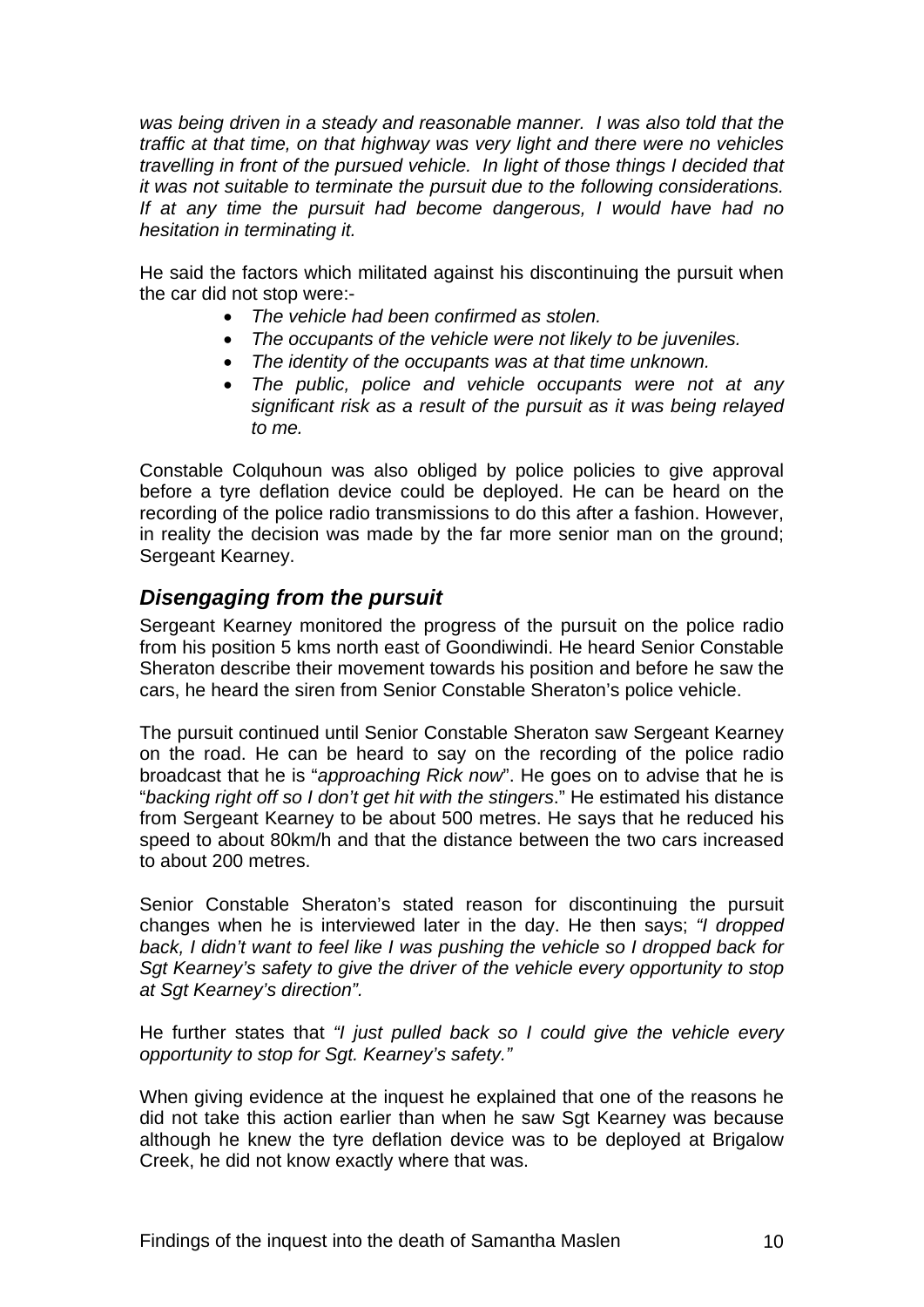<span id="page-12-0"></span>That was news to Sgt Kearney who said in evidence that he was confident that Senior Constable Sheraton knew this landmark as a result of working in Goondiwindi for some time. I share Sergeant Kearney's scepticism of Senior Constable Sheraton's claimed ignorance. In my view it is more likely that the officers did not believe there was a need to discontinue the pursuit sooner and indeed their counsel submitted to that effect.

#### *The crash*

As the chase was getting closer to him, Sergeant Kearney unpacked the tyre deflation device and unwound the cord that he would use to pull it into place. He laid it on the north west side of the highway. When he heard the siren approaching, he walked across to the southbound lane and put the cord down on the verge. The stinger remained compacted on the verge on the other side of the road. He then stepped onto the roadway. As the red Falcon approached, Sgt Kearney held up his hand indicating for the vehicle to stop.

When he realised that the vehicle was not going to stop, he reached down, grabbed the cord and quickly pulled the tyre deflation device across the road. Various estimates have been given as to how far the car was from the officer when he commenced doing this but in evidence at the inquest he said 50 metres or a bit more.

The speed of the vehicle obviously made it seem much less to the driver; Leonard Stanley says that he only saw the device when he was 10 to 15 metres from it. In any event, all witnesses agree that when he was almost on Sergeant Kearney and apparently saw the device snaking across the road, Mr Stanley caused the car to swerve suddenly and severely to the right.

That didn't prevent it running over the tyre spikes, although both Mr Stanley and Sergeant Kearney agree that was the intention that motivated the action. Sgt Kearney described what happens next:-

*I* saw the red Falcon hit the stingers extremely fast, he was still *travelling, I would say, definitely at 130 kilometres per hour, it happened extremely fast and his actions, again I reiterate, I considered to be extremely dangerous. The stingers flew up into the air. The driver appears to overcorrect the vehicle bringing it back to facing south. As he did that he got into an acute broadside, sliding just about perpendicular to the direction of travel and off the edge of the road onto the northern side and towards a gradual sloping off of the road way, created a lot of dust and after it had travelled some 30-40 metres like that it left the ground surface and started to somersault through the air. The vehicle came to rest upside down on its roof.* 

Senior Constable Sheraton gave a similar account. He said:

*The stolen vehicle was driving in a straight line however as the stolen vehicle was almost level with Sgt Kearney it swerved dangerously to the right. From my observations there was no reason for the stolen*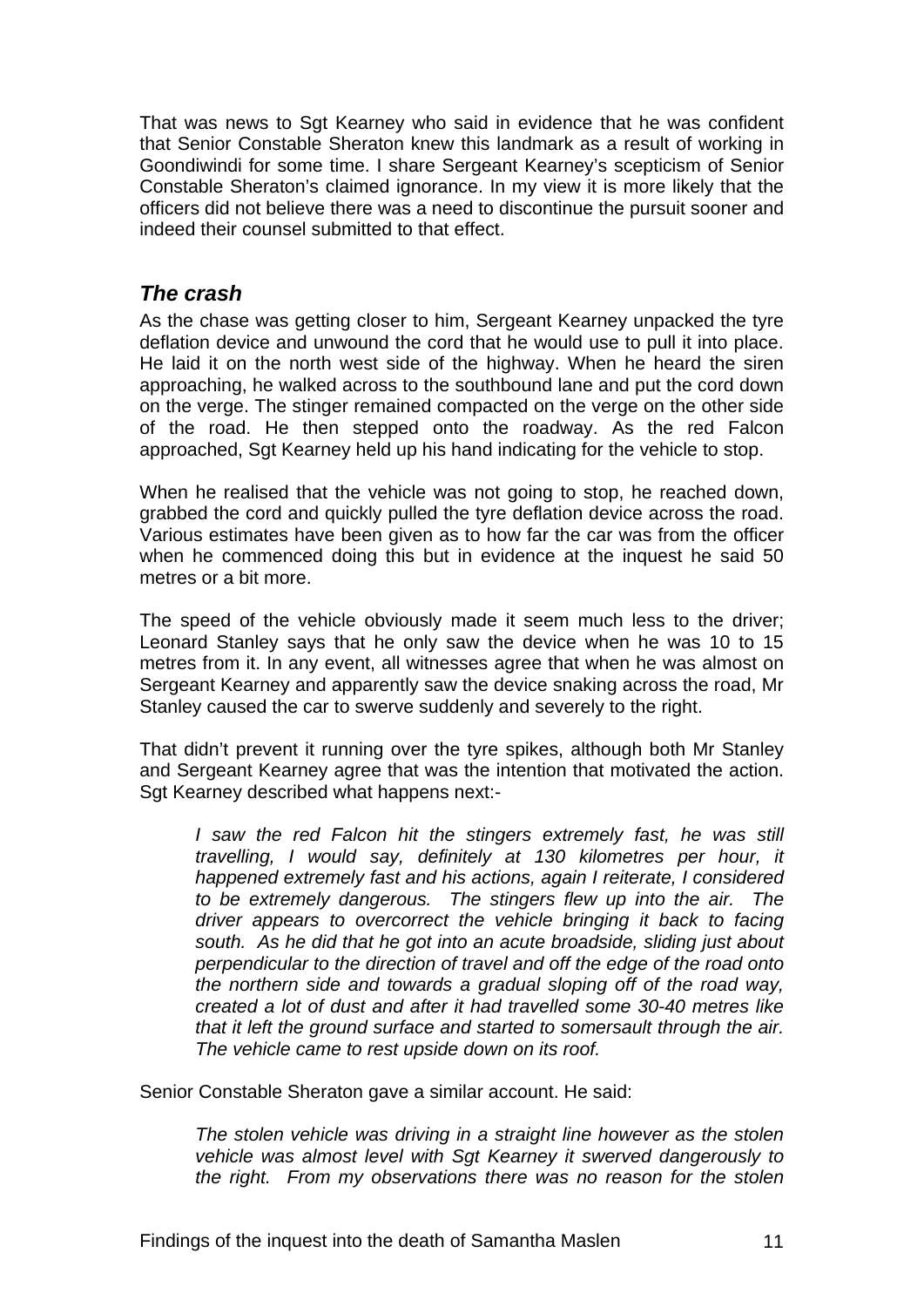<span id="page-13-0"></span>*vehicle to swerve as I could see nothing in the path of the vehicle. The stolen vehicle swerved hard right and went across the other lane of the highway and off that side of the road. The stolen vehicle has then lost control on the shoulder of the road and has flipped about 4 or 5 times before coming to rest upside down off to the northern side of the highway.* 

The calls made to the emergency services allow me to conclude that the crash occurred at about 8.24am.

#### *The aftermath*

The first to arrive at the scene after the vehicle had come to rest was Paul Dreier, a local security officer who had gone to the location at which Sergeant Kearney was setting up the tyre deflation device after hearing the plan being discussed over the police radio.

Mr Dreier approached the stolen vehicle and observed:

'*a dark haired youth on the east side of the car in the front passenger seat tangled up with a dark haired girl who was bleeding from the mouth. I didn't realise for quite a few seconds that there was a blond haired youth in the rear of the vehicle who was semi-conscious.'* 

Sergeant Kearney then arrived at his side and the two of them removed the driver from the vehicle. Mr Drier thinks that the backseat passenger made his own way out of the vehicle.

He says of Ms Maslen:

'*The girl was not touched as our initial assessment of her was that she was deceased. This was determined after a pulse was felt for with no result. I also observed her face go a purple colour.'*

Mr Dreier says that a short time later an ambulance arrived followed by the fire brigade.

Sergeant Kearney and Senior Constable Sheraton provide accounts largely consistent with Mr Drier's observations as do Leonard Stanley and Rohan Bachelor.

Sgt Kearney says that after removing the tyre spikes from the road, he drove the short distance to where the car had come to rest. He grabbed his fire extinguisher and put some powder on the engine bay where he thought smoke or steam was emerging from the vehicle.

Sgt Kearney then observed the occupants:

*'I could see a male person lying out through the passenger window a little bit. I* could also, on that front passenger seat, on that side, I could see that there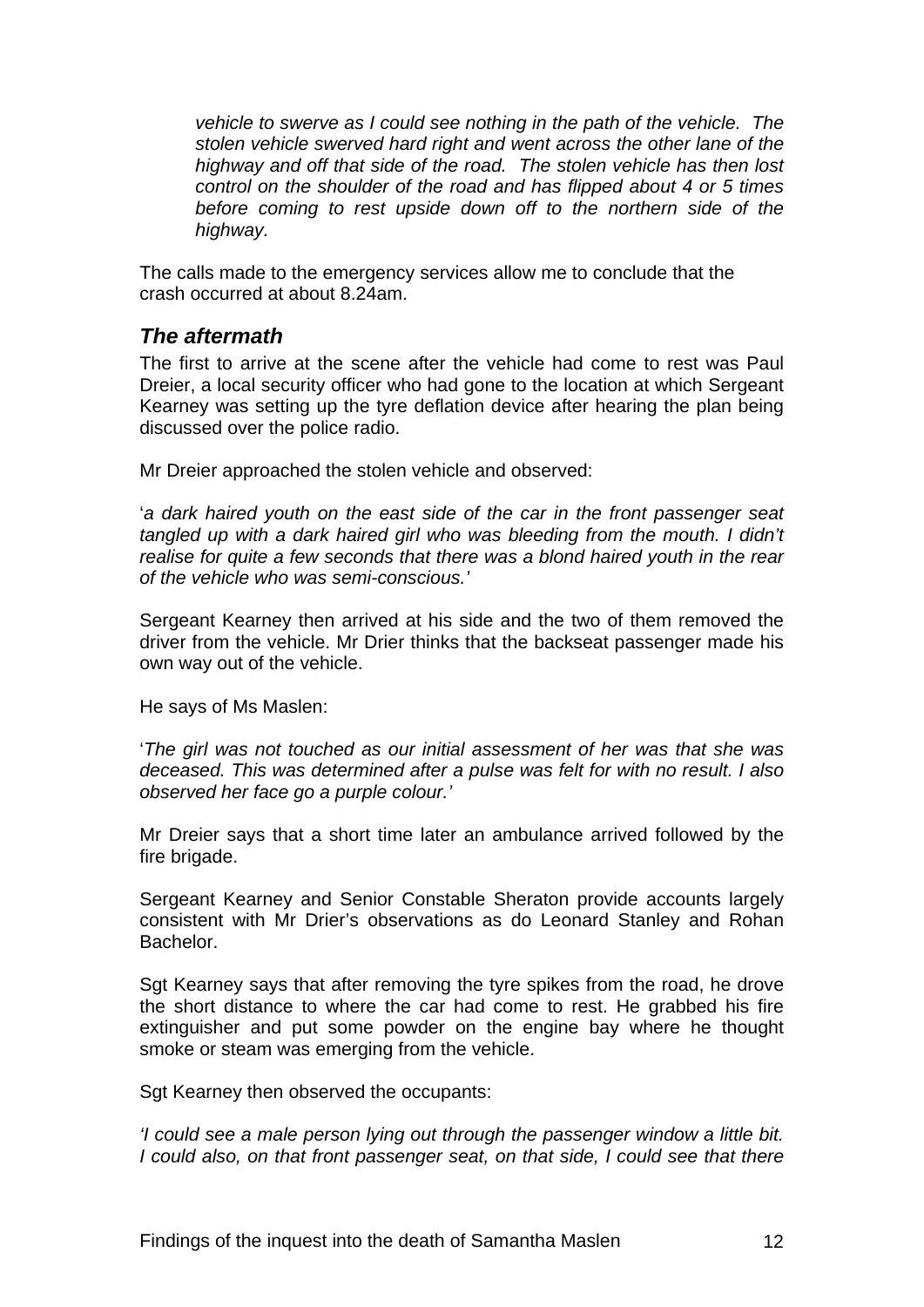<span id="page-14-0"></span>was a female still suspended in her seat belt there, and I was aware that there *was a third person in the back of the vehicle.'*

Sgt Kearney removed the driver from the front of the vehicle to a safe area. He then tried to get a response from Ms Maslen without success. Sgt Kearney released the seatbelt holding Maslen and eased her onto the inside roof of the vehicle. He checked for any sign of life, however, could not detect any.

While awaiting emergency services the two officers conducted breath tests on each other in the presence of Mr Drier with negative results.

The two males who had been in the crashed car were not seriously hurt and as there were concerns that they might run away or interfere both were handcuffed.

Paramedic Rodney Burke arrived at the scene at about 8:30am. Another paramedic Brett Schultz travelled to the scene in a separate vehicle. Mr Burke conducted a quick primary survey of Mr Stanley and Mr Batchelor before being directed by Sgt Kearney to Ms Maslen. He established:

*…that she was pulseless, non breathing and unconscious. At this stage officer Schultz arrived and I directed him to get his Heart Start 4000 (defribillator) which he did. I then connected this to the female patient where it displayed a sinus bradychardia rhythm. I then auscultated for heart sounds and heard heart sounds that matched those displayed on the cardiac monitor.* 

Sgt Kearney assisted the ambulance officer in extracting Ms Maslen from the vehicle and moving her into the ambulance. Mr Burke then attempted to mechanically clear Ms Maslen's airways and unsuccessfully to insert a laryngeal mask airway. He began to ventilate the patient using a bag valve mask. It was apparent to Mr Burke that Ms Maslen had suffered a

…*massive head trauma, with a significant soft spot to the base of skull region, a fractured lower jaw and significant upper airway trauma causing a significant haemorrhage to her upper airway.* 

The paramedics agreed between themselves that they would 'transport code 1' to the Goondiwindi hospital. The QAS vehicle was driven by a QFRS officer so the paramedics could concentrate on caring for Ms Maslen.

The hospital was notified during this time of Ms Maslen's injuries and her impending arrival. Mr Burke handed the care of Ms Maslen over to Dr Bethany O'Neil on arrival at the hospital and assisted her until Ms Maslen was pronounced dead at 9.06am '*as her injuries were incompatible with basic life function'*

#### *The investigation commences*

Senior police were immediately advised of the death and the investigation referred to earlier in these findings then proceeded.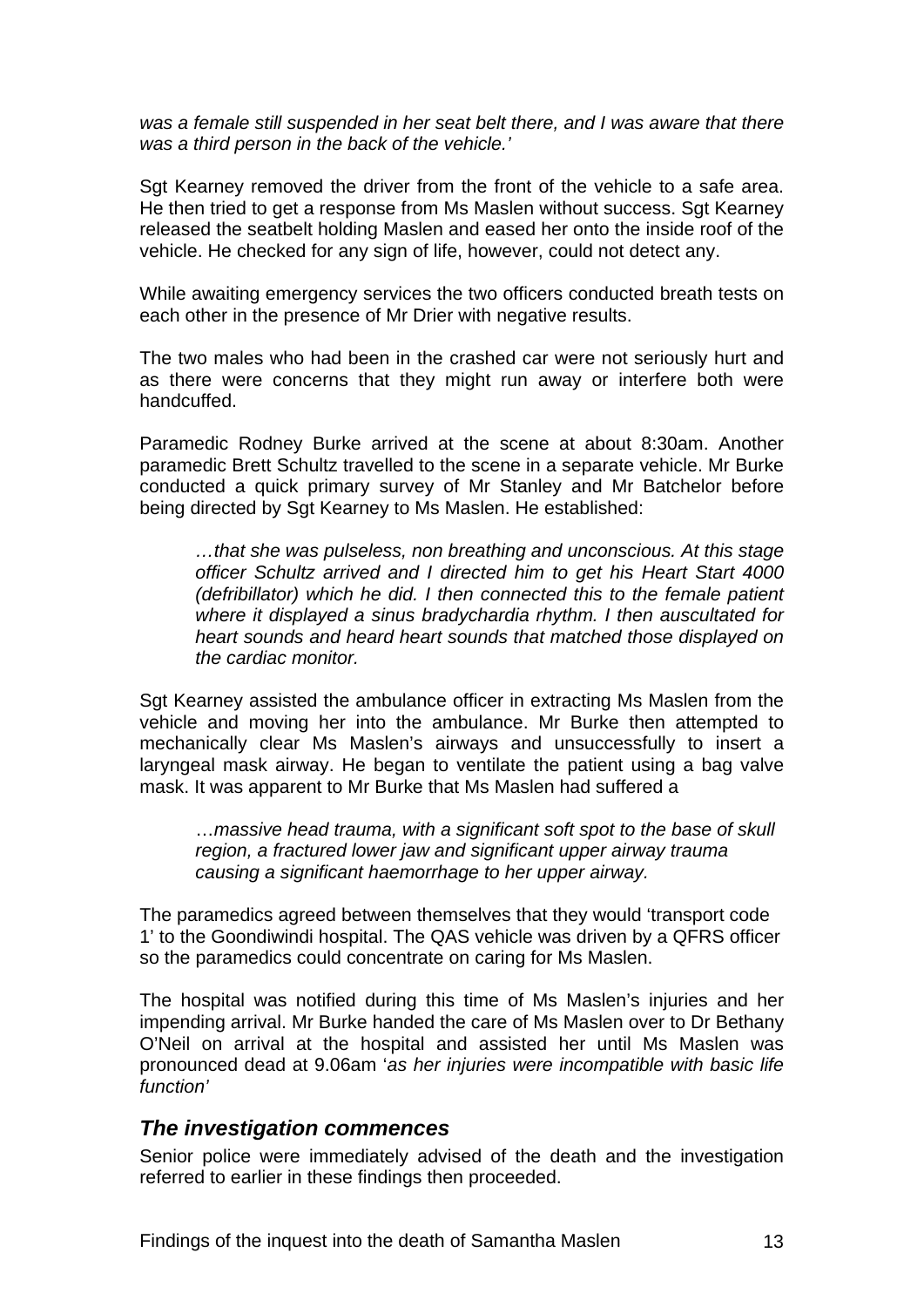The crashed car was examined by Anastasios Georgas, a licensed and experienced motor vehicle examiner. He observed that the vehicle was in an unsatisfactory mechanical condition due to warn steering components, but he is of the opinion that this would not have contributed to the accident.

He found four tyre deflation device tubes embedded in the left front tyre; three in the right front tyre; one on the left rear tyre and none in the right rear tyre.

Sergeant Darryl Morrison is a member of the Accident Investigation Squad with the Queensland Police Service. He attended the scene of the accident on the day of the accident, and subsequently prepared the forensic map. His evidence is:

*The tyre marks located at the scene indicate to me that the vehicle was in a yaw situation. A yaw situation usually occurs when the driver of a vehicle attempts to take a curve too fast.* 

The yaw situation also applies to a vehicle travelling on a straight section of *road and the driver swerves, using an excessive steering manoeuvre for the speed at which the vehicle is travelling."* 

Sgt Morrison said that the evidence supports a finding that the primary cause of the accident was the driver's conduct in veering the car quickly to the left at high speed. He readily conceded however, that violently steering to the right could have had the same effect and in view of Mr Stanley's evidence that that is what he did, I find that to be the most likely explanation for the car's trajectory.

The evidence of accident investigation experts is that the tyre deflation device did not contribute to the driver losing control of the car.<sup>[12](#page-15-0)</sup> They explained that the devices have been tested under similar circumstances and found not to affect the handling of the vehicle. In part, this is due to the spikes allowing slow and controlled egress of air, nothing like a blow out.

A sample of blood was taken from Mr Stanley at the Goondiwindi Hospital. Analysis of it showed metabolites of cannabis. This was consistent with his admission to police that he had smoked marihuana the day before the crash. The medical evidence was that the drug would not have affected his ability to drive because its intoxicating effects would have worn off after a couple of hours.

Fingerprints were taken from Ms Maslen's body and used to confirm her identity.

<span id="page-15-0"></span><sup>1</sup> <sup>12</sup> Statement of Inspector Turner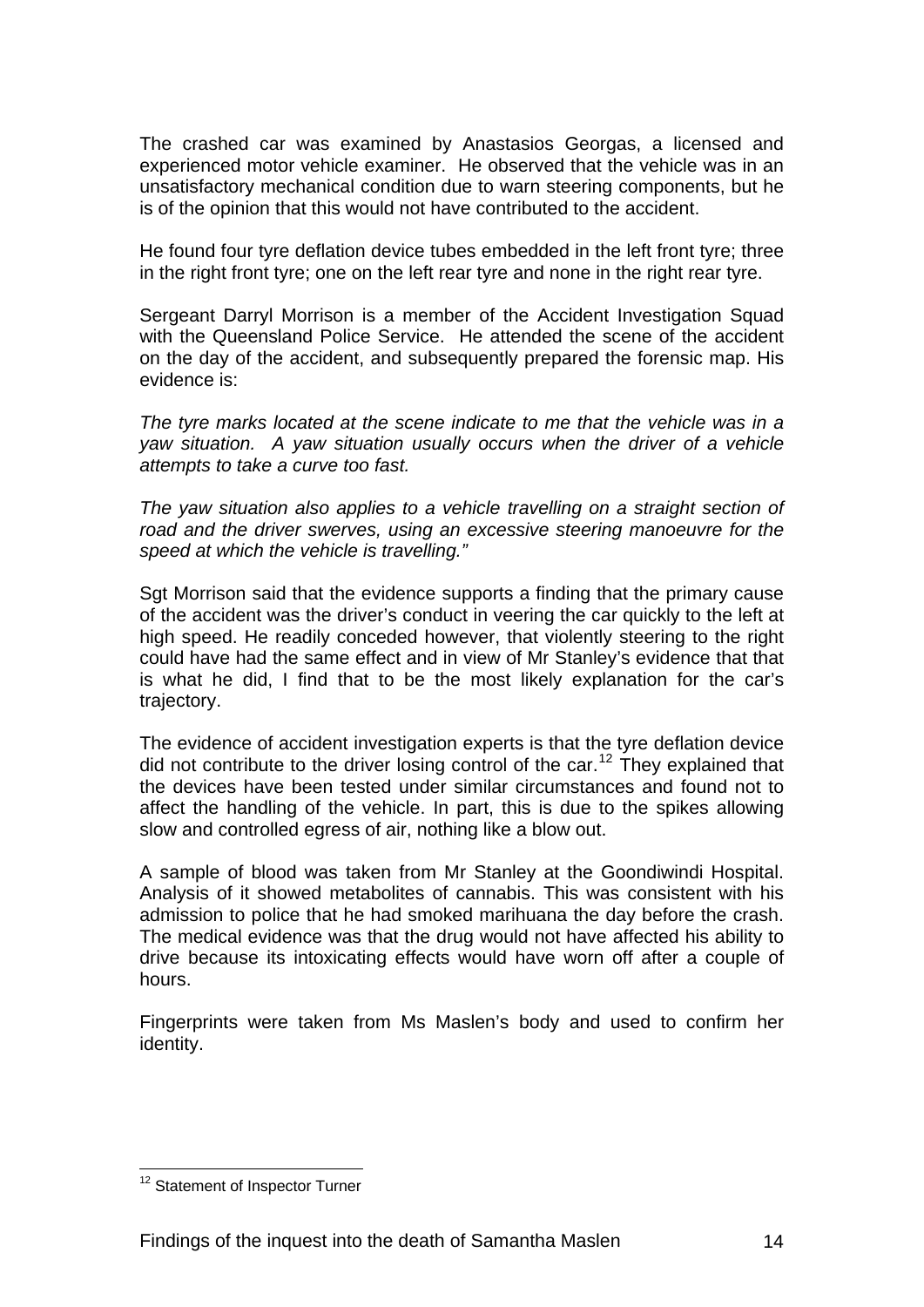#### <span id="page-16-0"></span>*The autopsy examination*

On 7 June 2005, an autopsy examination was conducted on the body of Samantha Maslen by Dr Guy Lampe, an experienced forensic pathologist. His report provides:-

*The autopsy examination showed evidence of a minor head injury with extensive bruising around the scalp, an undisplaced fracture at the*  back of the right side of the skull, and some minor bleeding over the *surface of the base of the brain. The major injury was to the neck, where there was a fracture/dislocation of the upper neck, associated with a stretching injury to the spinal cord at this level.* 

*In my opinion this lady has died as a result of the neck injury. These sorts of injuries usually clinically result in quadriplegia at the least. After an injury to the neck at this level, the only muscle that may be able to provide any form of ventilatory function would be the diaphragm, with the spinal cord injury preventing the other muscles of respiration from working. Death usually results from respiratory failure, due to the lack of adequate ventilation/respiration. The head injury may have been a contributory factor to her death.* 

An analysis of her blood found no alcohol or other drugs.

# **Findings required by s45**

I am required to find, as far as is possible, who the deceased was, when and where she died, what caused the death and how she came by his death. I have already dealt with this last issue, the manner and circumstances of the death. As a result of considering all of the material contained in the exhibits and the evidence given by the witnesses I am able to make the following findings in relation to the other aspects of the death.

| Identity of the deceased $-$ | The deceased person was Samantha Anne<br>Maslen                                     |
|------------------------------|-------------------------------------------------------------------------------------|
| Place of death $-$           | She died at Goondiwindi, in Queensland                                              |
| Date of death $-$            | Ms Maslen died on 5 June 2005                                                       |
| Cause of death $-$           | She died from neck injuries sustained in a car<br>crash following a police pursuit. |

## **Concerns, comments and recommendations**

Section 46, in so far as is it relevant to this matter, provides that a coroner may comment on anything connected with a death that relates to public health or safety, the administration of justice or ways to prevent deaths from happening in similar circumstances in the future.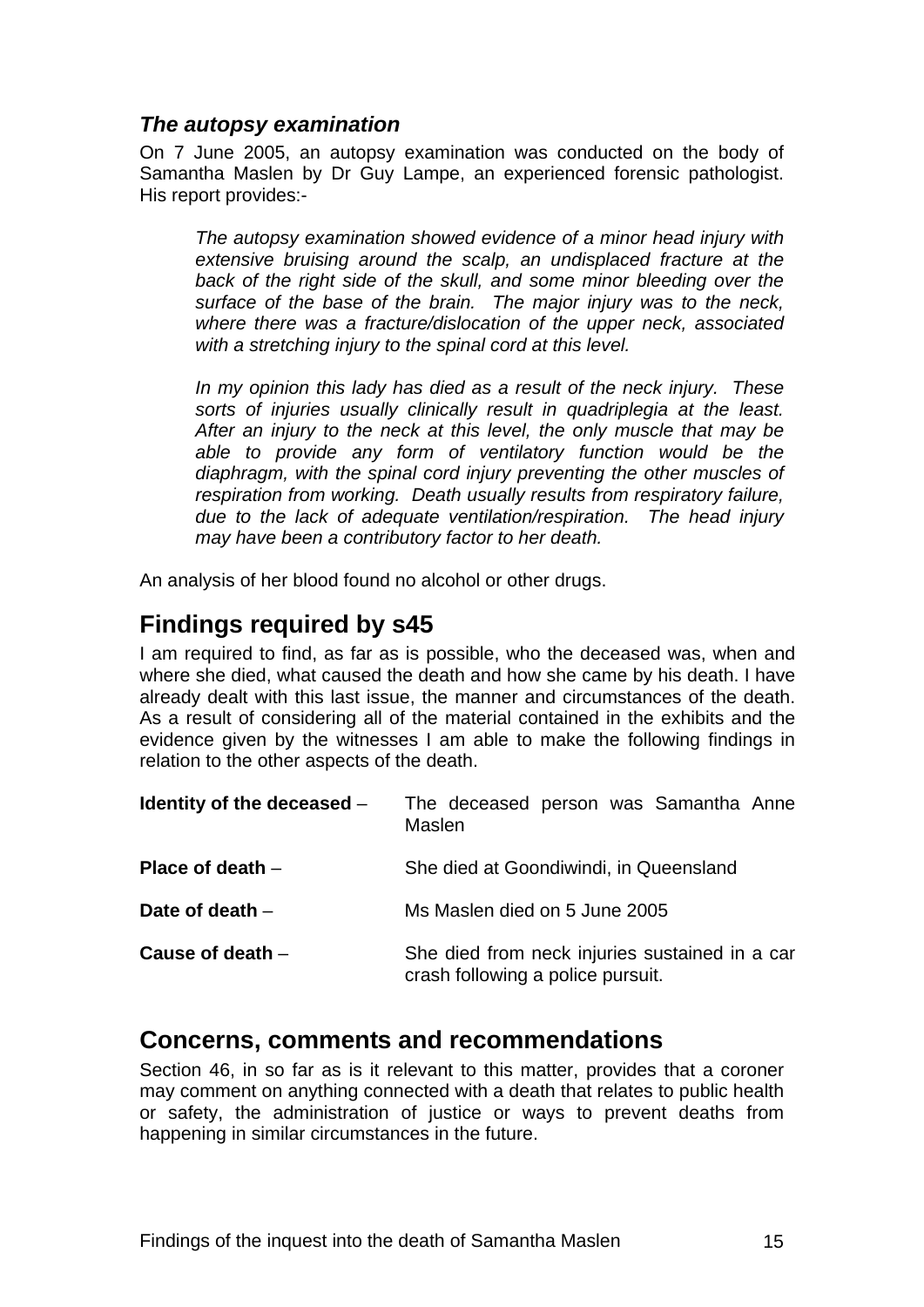<span id="page-17-0"></span>As counsel assisting mentioned at the opening of this inquest, Ms Maslen's death is one of seven that followed a police pursuit in the period June 2005 to December 2006. Inquests will be held in relation to each of the other deaths in coming months. In relation to each, the conduct of the officers involved will be judged against the QPS policies in force at the relevant time. However, as those policies have changed significantly during that period, I shall refrain from making any recommendations for further change until the evidence from all seven inquests has been considered and the impact of the changes are evaluated.

In these findings I shall summarise the relevant policies in force at the time, and assess whether they were complied with and consider whether they contributed to the fatal outcome.

## *QPS pursuit policy*

The policies in place in June 2005, have been developed over a number of years and appears quite sophisticated. It has two layers of controls. It requires the officers undertaking the pursuit to apply a set of risk assessment criteria to determine whether a pursuit should be commenced and continued, and their actions are to be over viewed by another officer who is kept informed of developments via the police radio system and who has authority to direct the pursuers to terminate the pursuit. I will deal with the two components separately.

#### **The obligations of the pursuing officers**

In the part headed "*Justification for initiating or continuing a pursuit"* the policy stipulates that *"(t)he risks involved must be balanced against the necessity for the pursuit. Pursuits may be conducted only when;* 

- *(i) the known circumstances are sufficient to justify a pursuit;*
- *(ii) identifying or apprehending the occupant(s) of the pursued vehicle at a later time is unlikely.*

The policy goes on to direct that "*a risk assessment must be conducted in relation to every pursuit. The following factors must form part of the assessment*:

- *(i) the safety of all persons, i.e. police officers, members of the public and offenders is paramount;*
- *(ii) the known circumstances that initiated the pursuit;*
- *(iii) the possible consequences;*
- *(iv) the type of police vehicle*
- *(v) whether the pursuing vehicle is marked and has flashing lights and siren fitted;*
- *(vi) the manner in which the pursued vehicle has been driven including the speed of both vehicles;*
- (vii) *whether the driver and occupants(s) of the pursued vehicle have been identified or are likely to be able to be identified;*
- (viii) *the known or suspected age of the driver and occupants of the pursued vehicle;*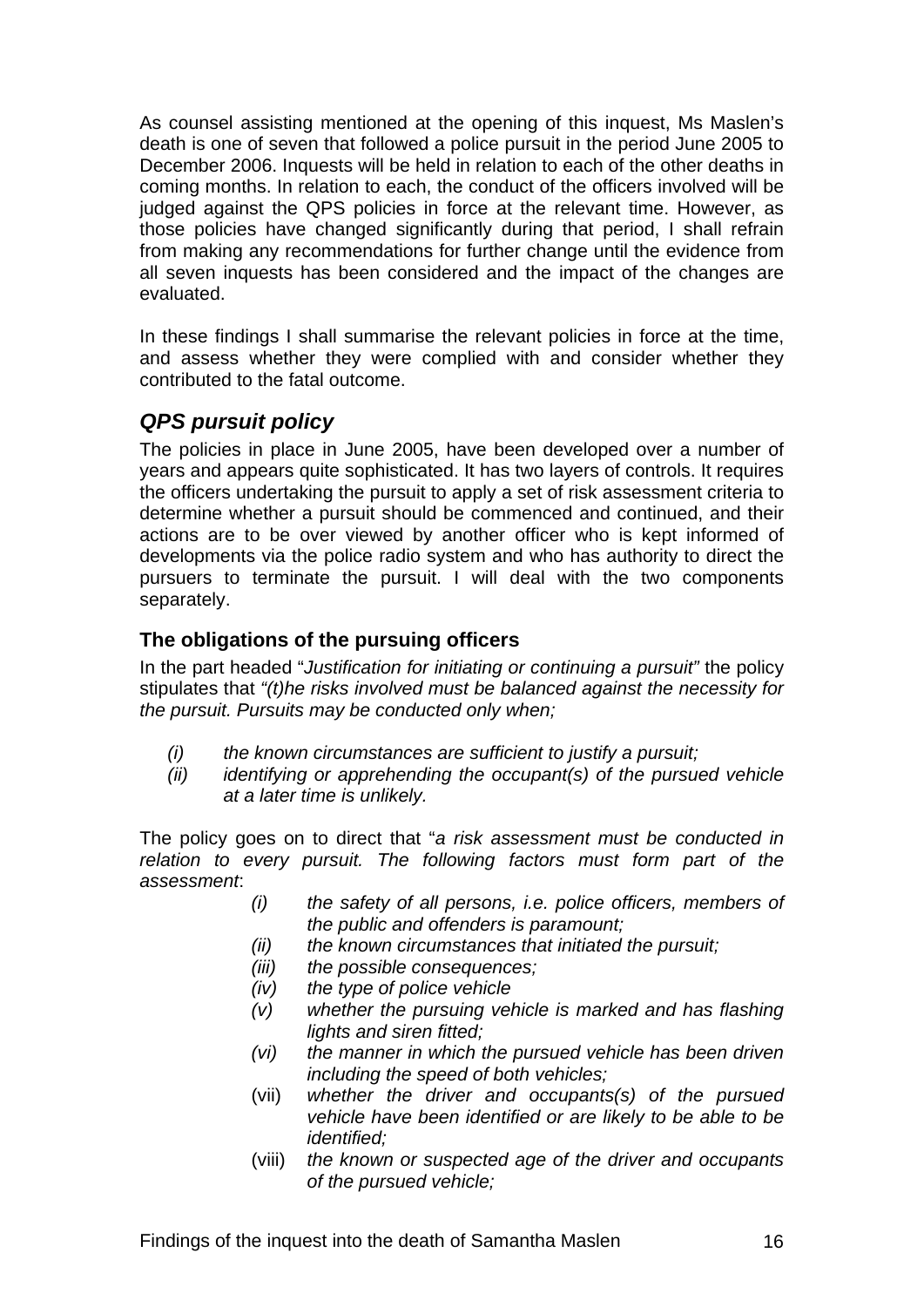*(ix) any other relevant circumstances such as road, weather, visibility and other traffic conditions.*

<span id="page-18-0"></span>The standard risk management approach is continued by the direction that *(t)he reasons for and risks involved must be assessed before initiating the pursuit and be continually reassessed during the pursuit. The mandatory operating principle is "the safety of police, the public and the offenders or suspects is paramount". The pursuit must be abandoned if the risk outweighs the necessity for and known circumstances of the pursuit. …* 

The policy then further provides at section 14.23.7 that "*A pursuit must be abandoned immediately it creates an unacceptable risk to the safety of any person."* 

As can be seen, the policies required the pursuing officers to balance the utility of a pursuit against the risks it generates. The utility is gauged by considering the consequences of failing to intercept the pursued. In this balancing exercise issues of safety are to be paramount.

Quite specific and useful examples are given of characteristics which will be relevant to assessing the risk of the pursuit resulting in injury or death. No guidance is given to assist officers to calculate the necessity of the pursuit with reference to the diminution of law enforcement.

#### **The responsibility of the "pursuit controller"**

The driver of the pursuit vehicle is not the only officer who had a responsibility to undertake the risk assessment and balancing of likely outcomes that I have described. In recognition that junior officers caught up in a chase can have difficulty making objectively reasonable assessments, the QPS has in its procedures added a second layer of control that gives the primary responsibility for continuing a pursuit to the duty officer at the closest police communications centre. That officer is nominated as the "pursuit controller." In regional and remote centres that responsibility lies with "the officer in charge or shift supervisor of the relevant communications centre or station from which the radio operator is transmitting"

The policy provides that immediately an officer initiates a pursuit, the accompanying officer is to advise the police communications centre of this and communicate over the police radio the circumstances of the chase as they unfold. The communications centre advises the duty officer who then monitors the chase as it is described by the officer in the pursuing vehicle. The officers in the pursuing vehicle are obliged to comply with any directions given by this senior officer. The pursuit controller is obliged to undertake the same risk assessment and balancing of risk and utility I have already described and terminate the pursuit if he/she considers it poses an unacceptable risk to the safety of anyone who might be affected.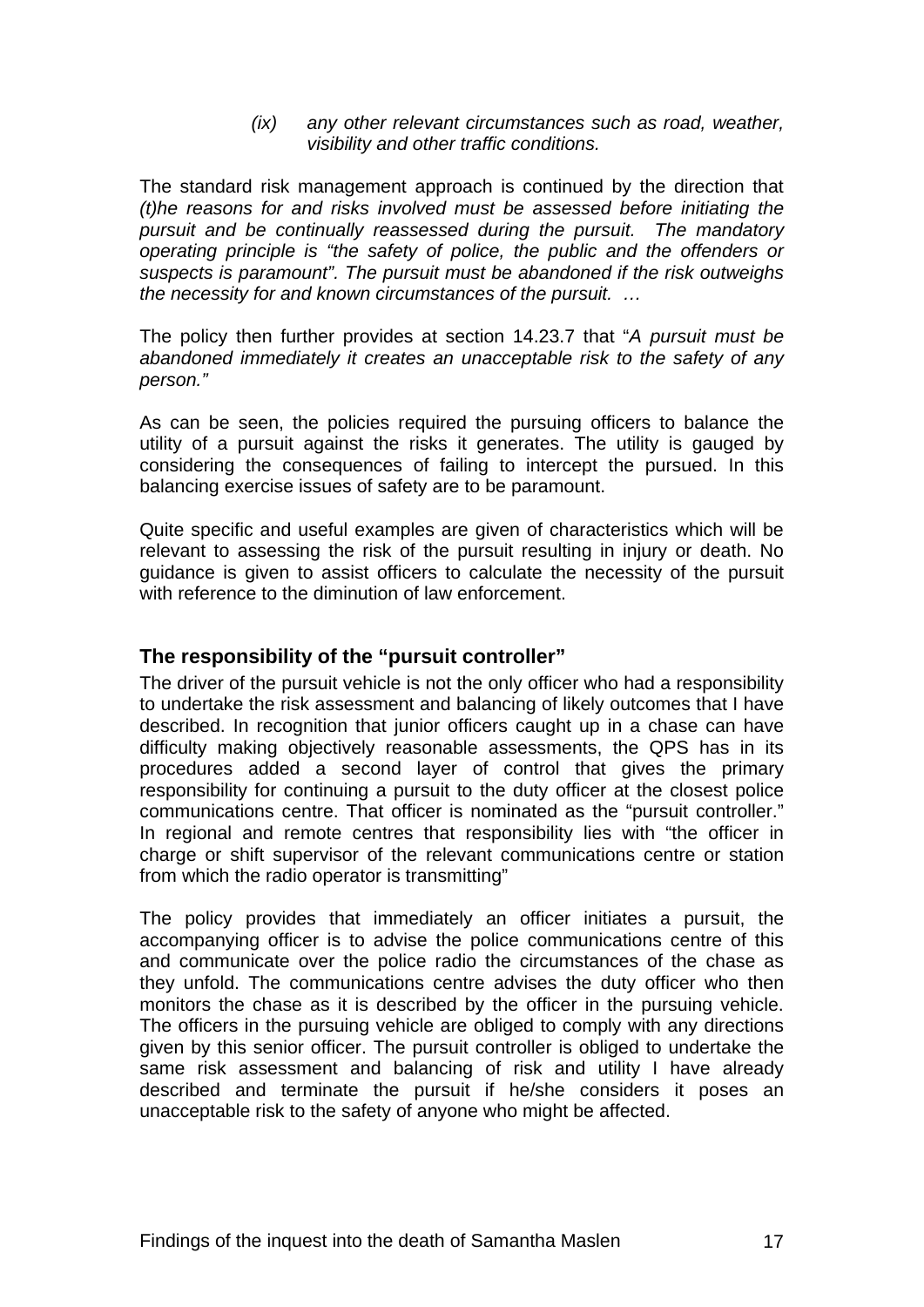### <span id="page-19-0"></span>*Tyre deflation devices*

The policies in relation to the deployment of tyre deflation devices inter-relate with the pursuit policy. This interaction is a somewhat uneasy one, making compliance difficult.

Section 14.23.12 outlines the policy. Similar to the pursuit policy, final authorisation for deployment of a TDD is the responsibility of the pursuit controller.

Relevant aspects of that policy are outlined below:-

*Tyre deflation devices (TDDs) are designed to terminate pursuits with minimum injury to all participants and damage to surrounding property. TDD are deployed by being placed across the road in front of the vehicle being pursued."* 

*Where authority is given to deploy a TDD the deployment officer is to:-* 

- *(i) Select a suitable site for the deployment of the TDD, having regard to the relevant circumstances of the pursuit and safety considerations concerning the potential location.*
- *(ii) Communicate the exact location of the deployment site to the radio operator or the reason why a suitable site could not be found;*
- *(iii) Monitor progress of the pursuit on the police radio network;*
- *(iv) Ensure no pedestrians are near the deployment site*
- *(v) Refrain from deploying the device if (a) personal or public safety is compromised; or (b) the authority to deploy the TDD is revoked by either the pursuit controller or the regional duty officer;*
- *(vi) Deploy the TDD in accordance with the instructions and tactics provided in the Good Practice Guide"*

*Where authority has been given to deploy the TDD, the primary unit is to:-* 

- *(i) maintain radio contact to ensure that authorisation to deploy a TDD has been given by the pursuit controller and that the exact location of the employment site is identified;*
- *(ii) reduce speed when approaching the deployment site and remain a minimum of five seconds behind the pursued vehicle to prevent the police vehicle engaging the TDD. Distance between the pursued vehicle and the pursuit vehicle may need to be increased due to other circumstances including speed, road and weather conditions;*
- *(iii) where practicable, intercept the pursued vehicle after engagement with the TDD.*

*"Where authority has been given to deploy a TDD, the regional duty officer is to:* 

*(iv) monitor the pursuit and if of the opinion that it is in the greater interest and safety of the public, terminate the pursuit pursuant to s.*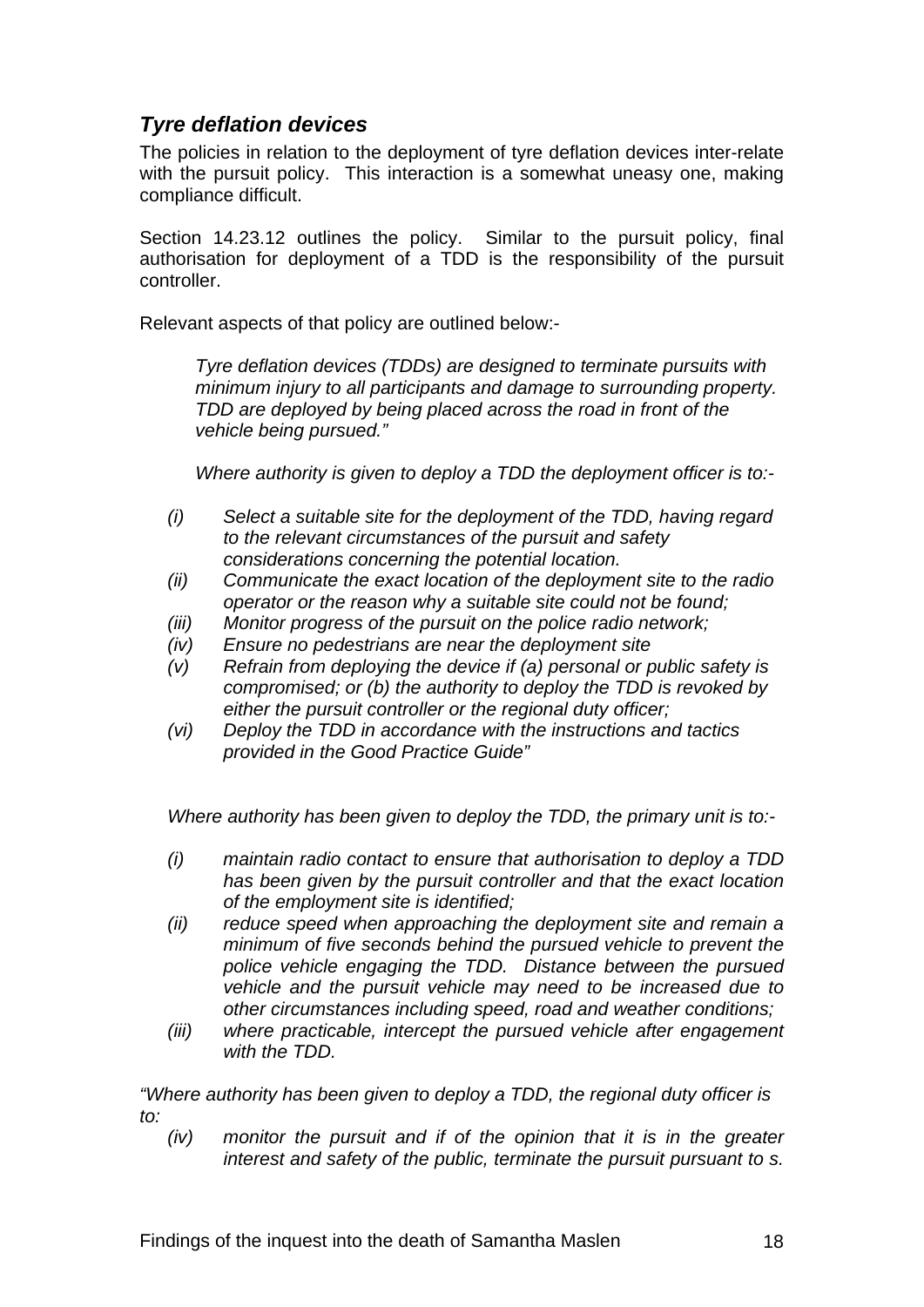*14.23.7 "Abandoning a pursuit" of this chapter, and/ or rescind authorisation for the TDD deployment."* 

<span id="page-20-0"></span>The wording of the TDD policy as it stood at the relevant time seemed to be premised on the basis that a pursuit is already on foot, and that the decision in relation to deploying the TDD was necessary to end that pursuit**.** 

#### *Compliance with the pursuit and TDD policies in this case*

The officers involved in this pursuit had the opportunity to consider their options and assess likely risks. When they were first notified of the incident, the car was some 50 kms away. They were not confronted with some extreme emergency that required an instant response. It is true that decisions needed to be made quickly, but when the policy (and commonsense) required a risk assessment to be done before conducting the pursuit there is no justification for it not being done.

Mr Braithwaite, on behalf of the officers, submits that the risk assessment could be conducted perhaps "in their own minds" or during the conversation captured on the radio when the pursuit was underway.

In my view the police did not perform a risk assessment, at least not in the terms the policy required. They had regard to factors which they rightly considered reduced the risk: matters such as the light traffic flow, the good road conditions, the appropriateness of the pursuing vehicle and the stable driving of the pursued vehicle.

However, they ignored others such as the likelihood that the pursued driver might take dangerous evasive action if the tyre deflation devise was pulled in front of him suddenly when he was travelling at high speed. This was induced perhaps by their falsely assuming that the driver was an adult, licensed, competent driver when they knew nothing about him. Risk assessment does not involve making the best case supposition when nothing is known about the risk factor under consideration.

In addition to underestimating the risks, the officers, in my view, over estimated the necessity for the pursuit and seem to have had no regard to other means of apprehending the offenders at another time.

It is difficult to conclude that safety was the paramount consideration in assessing options. I accept that the officers did not act recklessly or carelessly. However they gave scant regard to determining where the balance lay between the necessity to pursue and the risk associated with it. They were determined to pursue and use the stingers, albeit in a situation they considered relatively safe. They took this approach because they seem to have elevated the need for immediate apprehension. While not down-playing the problem of vehicle theft, these offenders had stolen an old car of limited value and some petrol. There was no evidence of any other offending behaviour. They did not represent a danger to the public at large. There was no need to intercept them immediately. The offences which they had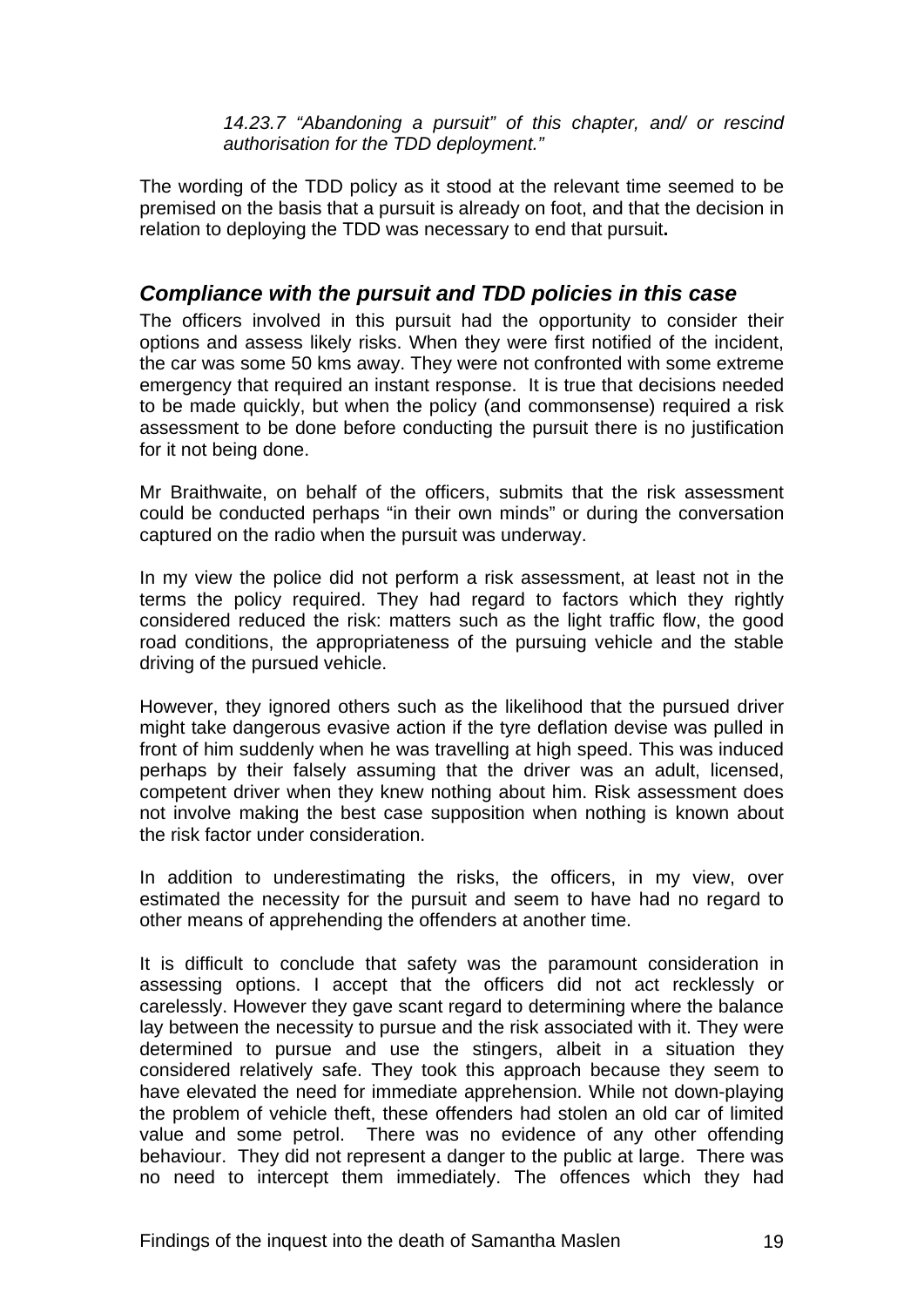committed could have been investigated and pursued through normal policing methods when they were inevitably apprehended at some point in their road trip or abandoned the car when it ran out of petrol.

Counsel for the Commissioner submitted that they were entitled to consider the possibility that the trio might have crashed into other motorists further down the highway. With all due respect, not only is this line of "reasoning" inconsistent with the policy which requires officers to only have regard to the "*known circumstances that initiated the pursuit*" when deciding to continue, it is contrary to the evidence of what had in fact occurred: they had driven 500kms without incident and they were driving at or below the speed limit in a stable manner when the pursuit commenced.

I also question whether the officers complied with the terms of the TDD policy. For example, it requires the exact location of the deployment to be known by all involved. As mentioned Senior Constable Sheraton claimed not to know this and cited it as a reason he continued to pursue until the location was in sight. Further, the policy provides the distance between the pursued vehicle and the pursuing vehicle may need to be increased due to circumstances such as speed. In this case the pursued vehicle was closely followed to close proximity of the stinger deployment sight while travelling at 130 kms/hr. The overriding and "paramount" concern for safety of all of those involved received too little weight in assessing the options in this case.

Sergeant Kearney formed the view that the site which he had identified was a safe one and complied with good practice guidelines. The safety issues arising in the event that the driver were to attempt to evade the TDD at high speed do not appear to have been given sufficient weight.

It is clear that the combination of speed and the sharp steering motion created a situation dangerous to the occupants and to Sergeant Kearney. It was undertaken in response to the sudden deployment of the stingers when the driver had little opportunity to react.

This was done because apprehending the offenders was given greater emphasis than safety. Sgt Kearney chose not to lay out the tyre spikes sooner because that increased the likelihood of the stolen car driving safely around them and carrying on its way.

It is of concern that the terms of tyre deflation device policy seem to authorise the strategy adopted.

The clear implication from Sergeant Morrison's evidence is that as soon as Mr Stanley decided to try and go around the stinger by swerving the situation became exceedingly dangerous. The vehicle could just as easily have veered violently to the left, perhaps colliding with Sergeant Kearney in the process.